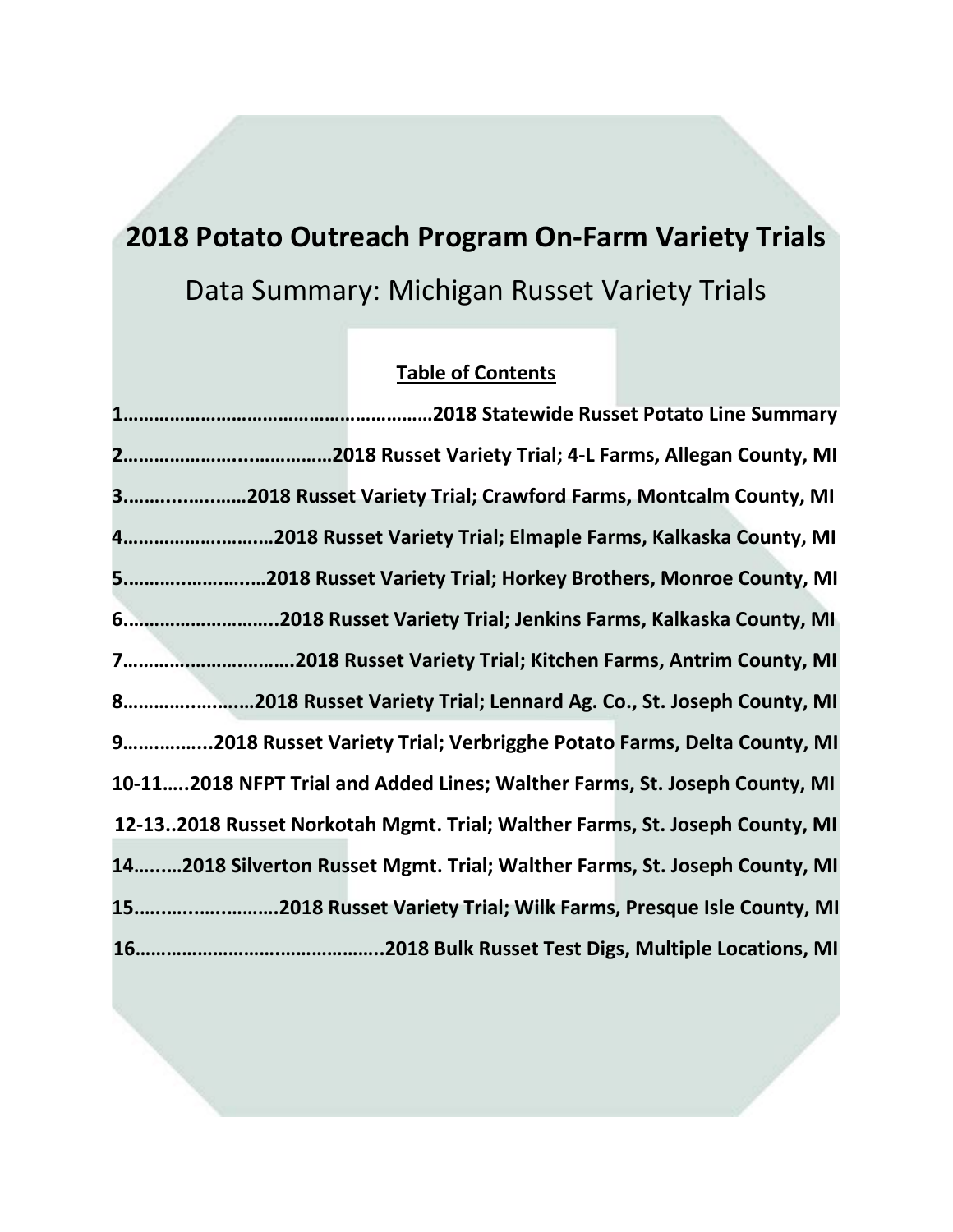## **2018 Michigan Statewide Russet Potato Variety Trials Overall Averages- Twelve Locations**

|                                          | CWT/A       |              |             |                | PERCENT OF TOTAL <sup>3</sup> |                |    |                      |                |                | RAW TUBER QUALITY <sup>4</sup> (%) |             |                                               |                                   |                                             |                                                             |
|------------------------------------------|-------------|--------------|-------------|----------------|-------------------------------|----------------|----|----------------------|----------------|----------------|------------------------------------|-------------|-----------------------------------------------|-----------------------------------|---------------------------------------------|-------------------------------------------------------------|
| LINE                                     | <b>US#1</b> | <b>TOTAL</b> | <b>US#1</b> | Bs             | As                            | ov             | PO | $SP$ GR <sup>2</sup> | HH             | VD             | <b>IBS</b>                         | BС          | <b>COMMON</b><br><b>SCAB</b><br><b>RATING</b> | <b>VINE</b><br>VIGOR <sup>3</sup> | <b>VINE</b><br><b>MATURITY</b> <sup>8</sup> | <b>COMMENTS</b>                                             |
| Castle Russet <sup>"</sup>               | 519         | 608          | 85          | 8              | 85                            | 0              | 7  | 1.072                | 75             | 5              | 0                                  | 0           | 0.0                                           | 1.8                               | 4.2                                         | mod alligator hide, misshapen POs                           |
| A08433-4VRRUS <sup>cfghijkl</sup>        | 499         | 614          | 82          |                | 75                            | 7              | 11 | 1.075                |                | 10             | 1                                  | 0           | 0.2                                           | 3.0                               | 4.3                                         | sl alligator hide, misshapen and points in POs              |
| Reveille Russetbcdefghijkl               | 460         | 546          | 84          |                | 80                            | 4              | 9  | 1.067                | 2              | 3              | 3                                  | 0           | 0.3                                           | 2.3                               | 3.1                                         | tr alligator hide, longer blocky tuber shape                |
| Caribou Russetbcdefghijkl                | 459         | 558          | 83          | 5              | 78                            | 5              | 12 | 1.073                | 3              | 10             | 22                                 | 1           | 0.2                                           | 3.4                               | 3.5                                         | sl alligator hide, GC in POs, tr alligator hide             |
| A07061-6RUSbcdefghijkl                   | 440         | 544          | 81          | 13             | 79                            | $\overline{2}$ | 6  | 1.073                | 0              | 6              | 1                                  | 0           | 0.9                                           | 3.1                               | 3.8                                         | sl alligator hide, knobs and misshapen in POs               |
| Mountain Gem <sup>bcefhil</sup>          | 440         | 530          | 83          | $\overline{7}$ | 77                            | 6              | 10 | 1.076                | 24             | 3              | 0                                  | 1           | 0.0                                           | 2.8                               | 4.1                                         | mod alligator hide, deep apical eyes                        |
| W10612-8RUS <sup>cfj</sup>               | 431         | 552          | 86          |                | 86                            | 0              | 7  | 1.072                | 23             |                | 17                                 | 0           | 1.0                                           | 2.8                               | 2.9                                         | mod alligator hide, misshapen POs                           |
| CO10091-1RUS                             | 430         | 511          | 84          | 10             | 84                            | 0              | 6  | 1.074                | 14             | $\overline{2}$ | 4                                  | $\Omega$    | 0.6                                           | 1.8                               | 3.1                                         | mod alligator hide, GC and misshapen in POs                 |
| A071012-4BFRUS <sup>cfgjk</sup>          | 410         | 524          | 76          | 8              | 76                            | 0              | 16 | 1.085                | 21             | 1              | $\mathbf{1}$                       |             | 0.5                                           | 3.1                               | 4.0                                         | medium to heavy russeting, skin flaking                     |
| Russet Norkotah <sup>abcdefghijkl</sup>  | 409         | 516          | 77          | 11             | 74                            | 3              | 12 | 1.071                | 18             | 18             | $\mathbf{1}$                       | 0           | 0.1                                           | 3.1                               | 2.9                                         | mod alligator hide, GC and misshapen in POs                 |
| CW08071-2RUS <sup>abcdefghijkl</sup>     | 407         | 478          | 84          | 11             | 81                            | $\overline{3}$ | 5  | 1.074                | 6              | 9              | 4                                  | 0           | 0.5                                           | 3.1                               | 3.0                                         | mod alligator hide, blocky shape, oval tuber type           |
| Silverton Russet <sup>abcdefghijkl</sup> | 391         | 472          | 83          | 10             | 80                            | 3              | 7  | 1.067                | 8              | -7             | 11                                 | 1           | 0.3                                           | 3.3                               | 3.7                                         | attractive uniform tuber type and appearance                |
| WAF10612-1RUS <sup>cijk</sup>            | 389         | 518          | 72          | 14             | 72                            | 0              | 14 | 1.073                | 9              | 7              | 1                                  | 0           | 2.3                                           | 2.9                               | 3.5                                         | mod alligator hide, misshapen and knobs in POs              |
| Vanguard <sup>abcdefghijkl</sup>         | 387         | 467          | 83          | 8              | 81                            | $\overline{2}$ | 9  | 1.064                | 0              | 6              | 0                                  | 0           | 0.1                                           | 2.9                               | 2.4                                         | medium russet skin type, uniform tuber profile              |
| AF5179-4RUS <sup>cfgijk</sup>            | 368         | 531          | 71          | 8              | 70                            | 1              | 21 | 1.080                | 3              | $\overline{2}$ | 12                                 | 0           | 1.1                                           | 2.4                               | 3.5                                         | non uniform tuber type, poor tuber shape                    |
| A06021-1TRUS <sup>cfghijkl</sup>         | 366         | 464          | 78          | 10             | 75                            | $\overline{3}$ | 12 | 1.078                | 11             | 8              | 3                                  | $\Omega$    | 0.5                                           | 2.4                               | 3.0                                         | mod alligator hide, misshapen and GC in POs                 |
| AF5091-8RUS <sup>abcdefghijkl</sup>      | 365         | 451          | 81          | 9              | 77                            | 4              | 10 | 1.064                | $\overline{2}$ | q              | 6                                  | 0           | 0.5                                           | 2.9                               | 2.9                                         | heavy eyebrows, mod skinning, mod alligator hide            |
| AF5406-7RUSbcfghjkl                      | 351         | 497          | 71          | 9              | 62                            | 9              | 20 | 1.074                | 8              |                | 3                                  | 0           | 0.2                                           | 2.9                               | 3.6                                         | sl alligator hide, lighter russet skin type                 |
| $W10594-16RUS^{cfghjkl}$                 | 351         | 438          | 76          | 16             | 72                            | $\overline{4}$ | 8  | 1.076                | 5              | $\overline{2}$ | $\overline{2}$                     | $\Omega$    | 0.5                                           | 3.1                               | 3.1                                         | light russet skin type, mod skinning                        |
| CO05068-1RUS <sup>abcdefghijkl</sup>     | 348         | 498          | 70          | 18             | 68                            | $\overline{2}$ | 12 | 1.087                | 23             | 12             | 11                                 | 1           | 0.2                                           | 3.2                               | 3.8                                         | mod skinning, lighter russet skin, sl alligator hide        |
| CO10087-4RUS                             | 293         | 411          | 71          | 15             | 71                            | $\mathbf 0$    | 14 | 1.075                | 49             | $\mathbf{3}$   | 3                                  | $\Omega$    | 0.3                                           | 2.2                               | 2.6                                         | heavy russet skin type, GC in POs                           |
| AF5312-1RUSbcdefghijlk                   | 285         | 418          | 68          | 18             | 67                            | 1              | 14 | 1.070                | 8              |                | $\overline{2}$                     | 0           | 0.3                                           | 3.0                               | 2.5                                         | heavy russet skin type, misshapen and GC in POs             |
| Goldrush Russet <sup>cefi</sup>          | 271         | 428          | 63          | 16             | 62                            | 1              | 21 | 1.065                | 5              | 10             | 0                                  | 0           | 0.0                                           | 2.6                               | 2.6                                         | misshapen and GC in POs, heavy rysset skin                  |
| CO09036-2RUS <sup>abcdefghijkl</sup>     | 234         | 418          | 56          | 30             | 55                            | 1              | 14 | 1.073                | 18             | $\Delta$       | $\Omega$                           | $\Omega$    | 0.2                                           | 2.9                               | 3.7                                         | bottlenecking in POs, smaller tuber size profile            |
| CO07049-1RUSbcdefghijkl                  | 198         | 381          | 51          | 41             | 50                            | 1              | 8  | 1.073                | $\overline{2}$ | 4              |                                    | 0           | 0.1                                           | 2.7                               | 2.9                                         | smaller size profile, medium russet skin, sl alligator hide |
| CO07015-4RUS <sup>abcdefghijkl</sup>     | 194         | 332          | 55          | 39             | 54                            | 1              | 6  | 1.072                | 1              | 8              | 4                                  | $\mathbf 0$ | 0.0                                           | 3.0                               | 2.2                                         | heavy russet skin, sl skinning, mod alligator hide          |
| <b>MEAN</b>                              | 373         | 489          | 75          | 14             | 73                            | $\overline{2}$ | 11 | 1.073                | 13             | 6              | 4                                  | O           | 0.4                                           | 2.8                               | 3.3                                         |                                                             |

#### **2018 RUSSET VARIETY TRIAL SITES <sup>1</sup>** a 4-L Farms, Allegan County **Russets** Data not replicated b
BS: < 4 oz within trials HH: Hollow Heart 1.0: Presence of surface lesions and the BS: < 4 oz within trials HH: Hollow Heart 1.0: Presence of surface lesions e Change Farms, Kalkaska County Change As: A settled as a settled as a settled of the Magnetic Association of the Magnetic Association Association Association Association Association Association Association Association Ass d
details are detailed to the county of the county of the county of the county of the county of the common on tubers of the common on tubers of the common on tubers of the control of the control of the control of the contr e and the Section of Poince of the Section Poince of the Section Poince of the Section Poince of the Section Poince of the Section Poince of the Section Poince of the Section Poince of the Section Poince of the Section Poi <sup>f</sup>Kitchen Farms, Antrim County <sup>g</sup>Lennard Ag. Company, St. Joseph County **5**<sup>5</sup> h<br>
Date: variable Date: variable Date: variable Date: variable Date: variable Date: variable Date: variable i Walther Farms NFPT Trial Selected Varieties, St. Joseph County Rating 1-5 Rating 1-5 j Walther Farms Russet Norkotah Trial, St. Joseph County 1: Slow emergence 1: Early (vines completely dead) k<br>Walther Farms Silverton Russet Trial, St. Joseph County **5. Late (vigorous vines, some St. Late (vigorous vines, some flowering)** l Wilk Farms, Presque Isle County

### <sup>1</sup>SIZE <sup>2</sup>SPECIFIC GRAVITY

## **EXAMPLE VIGOR RATING**<br>
Date: variable<br>
Date: variable

5: Early emergence (vigorous vine, some flowering)

#### **SPECIFIC GRAVITY <sup>4</sup> 3 RAW TUBER QUALITY (percent of tubers out of 10)**

#### **COMMON SCAB RATING**

5.0: More than 50% of tuber surface area covered in pitted lesions 0.0: Complete absence of surface or pitted lesions 2.0: Pitted lesions on tubers, though coverage is low

#### **<sup>6</sup>VINE MATURITY RATING**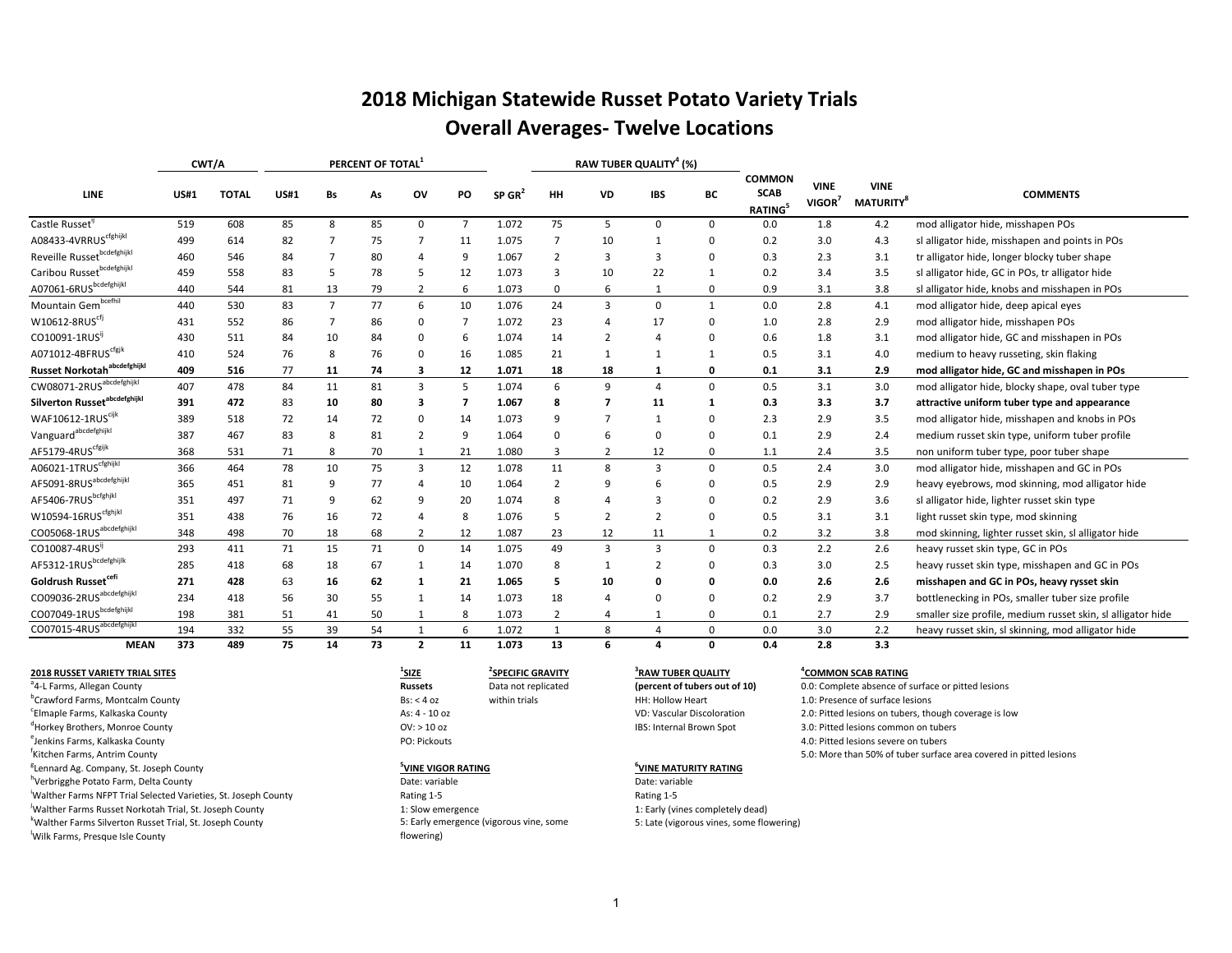### **4-L Farms**

### **Planting: 5/30/18 Vine Kill: 9/12/18 Harvest: 9/26/18**

**GDD40: 3294**

|                        |             | CWT/A       |              |             |    | PERCENT OF TOTAL <sup>1</sup> |          |     |                      |          | RAW TUBER QUALITY <sup>4</sup> (%) |            |          |                                               |                             |                                             |                                 |
|------------------------|-------------|-------------|--------------|-------------|----|-------------------------------|----------|-----|----------------------|----------|------------------------------------|------------|----------|-----------------------------------------------|-----------------------------|---------------------------------------------|---------------------------------|
| <b>LINE</b>            |             | <b>US#1</b> | <b>TOTAL</b> | <b>US#1</b> | Bs | As                            | ov       | PO. | $SP$ GR <sup>2</sup> | HH       | <b>VD</b>                          | <b>IBS</b> | BC       | <b>COMMON</b><br><b>SCAB</b><br><b>RATING</b> | <b>VINE</b><br><b>VIGOR</b> | <b>VINE</b><br><b>MATURITY</b> <sup>8</sup> | <b>COMMENTS</b>                 |
| AF5091-8RUS            |             | 503         | 555          | 91          |    | 88                            |          |     | 1.065                |          | <sup>0</sup>                       | 10         |          | 0.0                                           | 3.0                         | 2.5                                         |                                 |
| <b>Russet Norkotah</b> |             | 476         | 527          | 90          | 4  | 90                            | $\Omega$ | h   | 1.071                | 50       | 20                                 | 0          | -0       | 0.0                                           | 3.0                         | 3.0                                         | sl pink eye                     |
| CW08071-2RUS           |             | 461         | 536          | 86          |    | 86                            | $\Omega$ |     | 1.075                | 20       | 40                                 | 0          |          | 0.5                                           | 3.0                         | 2.5                                         | pointed tubers, light russeting |
| Vanguard               |             | 428         | 518          | 83          |    | 83                            | $\Omega$ | 14  | 1.059                | $\Omega$ | 20                                 | 0          | 0        | 0.0                                           | 2.5                         | 2.0                                         | gc, knobs and misshapen in POs  |
| Silverton Russet       |             | 408         | 452          | 90          | 4  | 90                            | $\Omega$ | h   | 1.063                | $\Omega$ | 0                                  | 0          |          | 0.0                                           | 3.0                         | 4.0                                         | sl alligator hide               |
| CO05068-1RUS           |             | 358         | 455          | 79          | 9  | 79                            | $\Omega$ | 12  | 1.084                | 20       | 10                                 | 10         | $\Omega$ | 0.0                                           | 2.5                         | 3.0                                         | tr alligator hide               |
| CO09036-2RUS           |             | 327         | 478          | 68          | 26 | 68                            | $\Omega$ |     | 1.073                | 40       | 10                                 | 0          | 0        | 0.0                                           | 3.0                         | 2.5                                         | tubular tuber type              |
| CO07049-1RUS           |             | 278         | 412          | 68          | 17 | 68                            | $\Omega$ | 15  | 1.068                | 10       | 20                                 | 0          |          | 0.0                                           | 2.0                         | 2.5                                         | dark russet skin type           |
| CO07015-4RUS           |             | 194         | 302          | 64          | 28 | 64                            | 0        |     | 1.071                |          | 20                                 |            |          | 0.0                                           | 2.5                         | 2.0                                         |                                 |
|                        | <b>MEAN</b> | 381         | 471          | 80          | 11 | 80                            | 0        |     | 1.070                | 16       | 16                                 |            | 0        | 0.1                                           | 2.7                         | 2.7                                         |                                 |

| <u>'SIZE</u>                             | <b>SPECIFIC GRAVITY</b>         | <sup>3</sup> RAW TUBER QUALITY    | 'COMMON SCAB RATING                                                | <sup>3</sup> VINE VIGOR RATII |
|------------------------------------------|---------------------------------|-----------------------------------|--------------------------------------------------------------------|-------------------------------|
| <b>Russets</b>                           | Data not replicated             | (percent of tubers out of 10)     | 0.0: Complete absence of surface or pitted lesions                 | Date: 6/25/18                 |
| Bs: < 4 oz                               |                                 | HH: Hollow Heart                  | 1.0: Presence of surface lesions                                   | Rating 1-5                    |
| As: 4 - 10 oz                            |                                 | <b>VD: Vascular Discoloration</b> | 2.0: Pitted lesions on tubers, though coverage is low              | 1: Slow emergence             |
| $OV:$ > 10 oz                            |                                 | IBS: Internal Brown Spot          | 3.0: Pitted lesions common on tubers                               | 5: Early emergence            |
| PO: Pickouts                             |                                 | <b>BC: Brown Center</b>           | 4.0: Pitted lesions severe on tubers                               | flowering)                    |
|                                          |                                 |                                   | 5.0: More than 50% of tuber surface area covered in pitted lesions |                               |
| <sup>6</sup> VINE MATURITY RATING        | <b>FIELD DATA</b>               |                                   |                                                                    |                               |
| Date: 8/28/18                            | <b>Planting Date</b>            | 5/30/18                           |                                                                    |                               |
| Rating 1-5                               | Vine Kill Date                  | 9/12/18                           |                                                                    |                               |
| 1: Early (vines completely dead)         | Harvest Date                    | 9/26/18                           |                                                                    |                               |
| 5: Late (vigorous vines, some flowering) | Days (planting to vine kill)    | 105                               |                                                                    |                               |
|                                          | Days (planting to harvest)      | 4/28/00                           |                                                                    |                               |
|                                          | GDD <sub>40</sub> MAWN Station  | Allegan                           |                                                                    |                               |
|                                          | $GDD40$ (planting to vine kill) | 3294                              |                                                                    |                               |
|                                          | Seed Spacing                    | 10"                               |                                                                    |                               |
|                                          | Row Width                       | 34"                               |                                                                    |                               |
|                                          | Harvest Length                  | 23'                               |                                                                    |                               |

#### **<sup>5</sup>VINE VIGOR RATING**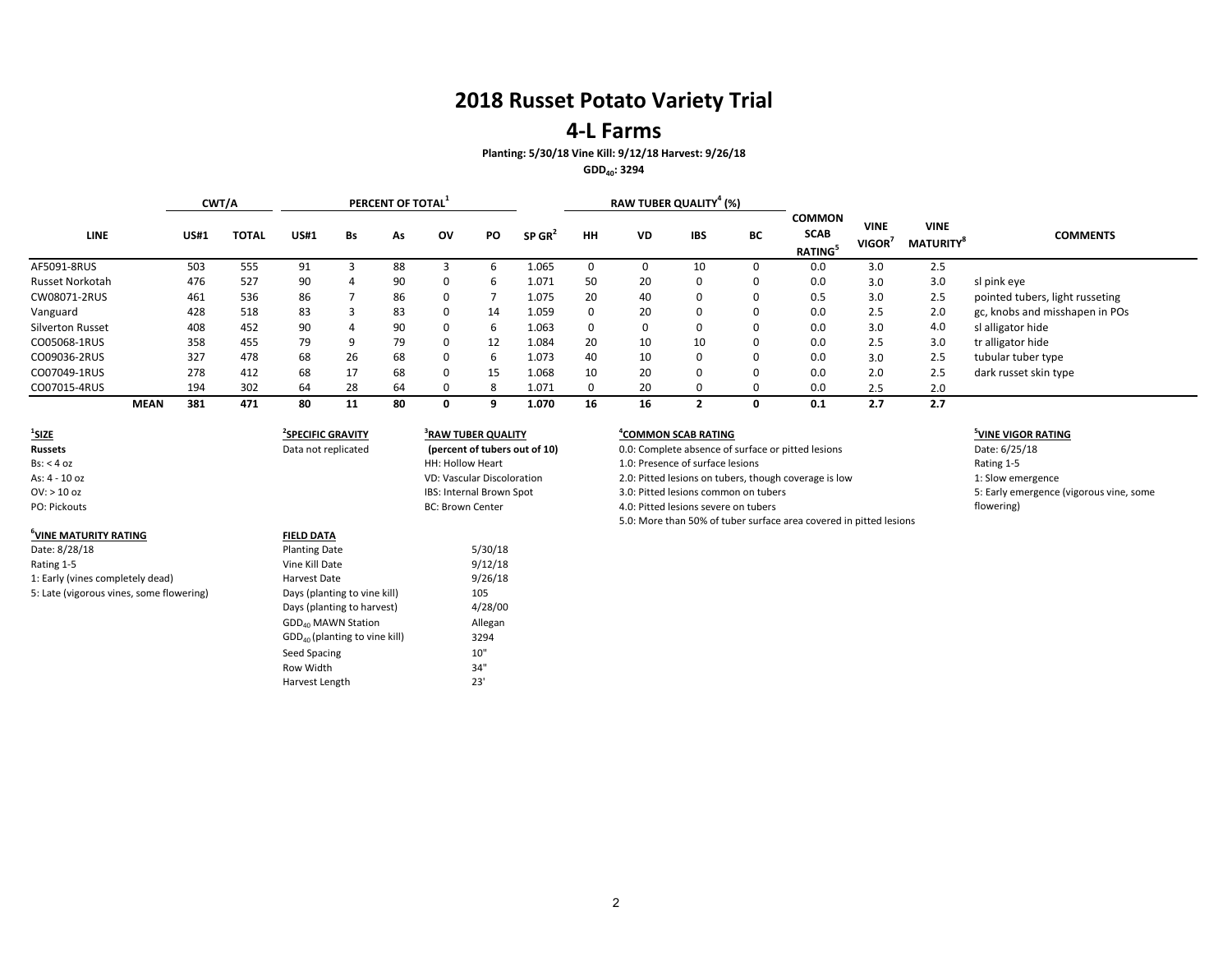### **Crawford Farms**

**Planting: 5/29/18 Vine Kill: 9/6/18 Harvest: 10/26/18**

**GDD40: 2945**

|                         |             | CWT/A       |              |             |    | PERCENT OF TOTAL <sup>1</sup> |              |    |                      |           |           | RAW TUBER QUALITY <sup>4</sup> (%) |    |                                               |                       |                                             |                                           |
|-------------------------|-------------|-------------|--------------|-------------|----|-------------------------------|--------------|----|----------------------|-----------|-----------|------------------------------------|----|-----------------------------------------------|-----------------------|---------------------------------------------|-------------------------------------------|
| <b>LINE</b>             |             | <b>US#1</b> | <b>TOTAL</b> | <b>US#1</b> | Bs | As                            | OV           | PO | $SP$ GR <sup>2</sup> | <b>HH</b> | <b>VD</b> | <b>IBS</b>                         | ВC | <b>COMMON</b><br><b>SCAB</b><br><b>RATING</b> | <b>VINE</b><br>VIGOR' | <b>VINE</b><br><b>MATURITY</b> <sup>8</sup> | <b>COMMENTS</b>                           |
| Caribou Russet          |             | 454         | 528          | 86          | 6  | 86                            | $\Omega$     |    | 1.084                |           | 10        |                                    |    | 0.0                                           | 3.0                   | 4.5                                         | no alligator hide                         |
| Mountain Gem            |             | 451         | 556          | 81          | 9  | 81                            | 0            | 10 | 1.084                | 70        |           |                                    |    | 0.0                                           | 2.5                   | 4.0                                         | mod alligator hide, good appearance       |
| AF5406-7RUS             |             | 397         | 521          | 76          | 11 | 76                            | 0            | 13 | 1.083                | 30        |           |                                    | υ  | 0.0                                           | 2.0                   | 4.5                                         | tubular, sl alligator hide, misshapen POs |
| <b>Reveille Russet</b>  |             | 376         | 471          | 80          |    | 80                            | 0            | 13 | 1.081                |           |           |                                    | υ  | 0.0                                           | 1.5                   | 3.5                                         |                                           |
| A07061-6RUS             |             | 371         | 463          | 80          | 13 | 80                            | 0            |    | 1.082                |           |           |                                    |    | 2.0                                           | 3.0                   | 4.0                                         | sl alligator hide                         |
| CW08071-2RUS            |             | 349         | 447          | 78          | 19 | 78                            | 0            | 3  | 1.083                | 30        |           |                                    | υ  | 0.0                                           | 3.0                   | 3.5                                         | mod alligator hide                        |
| <b>Silverton Russet</b> |             | 335         | 458          | 73          | 20 | 70                            | 3            |    | 1.077                | 0         | 30        |                                    | υ  | 0.0                                           | 2.5                   | 4.5                                         | medium russeting                          |
| CO05068-1RUS            |             | 282         | 454          | 62          | 35 | 62                            | 0            |    | 1.093                | 50        | 20        |                                    | 10 | 0.0                                           | 3.0                   | 4.0                                         | mod skinning                              |
| AF5091-8RUS             |             | 262         | 366          | 72          | 13 | 72                            | 0            | 15 | 1.067                |           |           |                                    | 0  | 0.0                                           | 2.5                   | 2.0                                         | heavy eyebrows, medium russet             |
| Vanguard                |             | 247         | 310          | 80          | 14 | 80                            | 0            |    | 1.066                |           | 20        |                                    |    | 0.0                                           | 2.5                   | 1.5                                         |                                           |
| CO07049-1RUS            |             | 238         | 422          | 56          | 40 | 56                            | 0            |    | 1.082                |           | 10        |                                    |    | 0.0                                           | 2.0                   | 3.0                                         | heavy russet skin, misshapen pickouts     |
| <b>Russet Norkotah</b>  |             | 192         | 297          | 65          | 25 | 65                            | 0            | 10 | 1.072                | 60        |           |                                    |    | 0.0                                           | 3.0                   | 2.5                                         | mod alligator hide                        |
| AF5312-1RUS             |             | 181         | 329          | 55          | 37 | 55                            | 0            | 8  | 1.074                | 10        |           |                                    |    | 0.0                                           | 2.5                   | 3.0                                         | heavy russeting                           |
| CO09036-2RUS            |             | 152         | 341          | 45          | 47 | 45                            | $\Omega$     | 8  | 1.089                | 20        | 20        |                                    |    | 0.0                                           | 2.5                   | 4.0                                         | netted skin, small pointed tubers         |
| CO07015-4RUS            |             | 108         | 314          | 34          | 61 | 34                            | <sup>0</sup> |    | 1.076                |           | 20        |                                    |    | 0.0                                           | 2.0                   | 3.0                                         | heavy russet skin, no alligator hide      |
|                         | <b>MEAN</b> | 293         | 418          | 68          | 24 | 68                            | 0            |    | 1.080                | 18        | q         |                                    |    | 0                                             | 2.5                   | 3.4                                         |                                           |

 $1$ **SIZE SIZE <sup>2</sup>**

**6 VINE MATURITY RATING FIELD DATA** Date: 8/20/18 **Planting Date 5/29/18**<br>
Rating 1-5 **Planting Date** 5/29/18 Rating 1-5 and 100 settlem and 100 settlem values of Vine Kill Date 10 settlem values of  $9/6/18$ 1: Early (vines completely dead) Harvest Date 5: Late (vigorous vines, some flowering) Days (planting to vine kill) 100

### **SPECIFIC GRAVITY <sup>4</sup> 3 RAW TUBER QUALITY**

Days (planting to harvest) 150  $GDD_{40}$  MAWN Station<br> $GDD_{40}$  (planting to vine kill) 2945

Seed Spacing 10" Row Width 34"<br>
Harvest Length 23'

 $GDD_{40}$  (planting to vine kill)

Harvest Length 23'

10/26/18

**COMMON SCAB RATING**<br> **EXECUTE:** COMPUTE Absence of surface or pitted lesions<br> **5** Date: 6/26/18 **Russets** Data not replicated (percent of tubers out of 10) 0.0: Complete absence of surface or pitted lesions Date: 6/26/18 Bs: < 4 oz details and the surface of surface lesions and the surface lesions and the surface lesions Rating 1-5 As: 4 - 10 oz VD: Vascular Discoloration 2.0: Pitted lesions on tubers, though coverage is low 1: Slow emergence OV: > 10 oz<br>
BS: Internal Brown Spot 3.0: Pitted lesions common on tubers<br>
PO: Pickouts 4.0: Pitted lesions severe on tubers 4.0: Pitted lesions severe on tubers 5.0: More than 50% of tuber surface area covered in pitted lesions

#### **<sup>5</sup>VINE VIGOR RATING**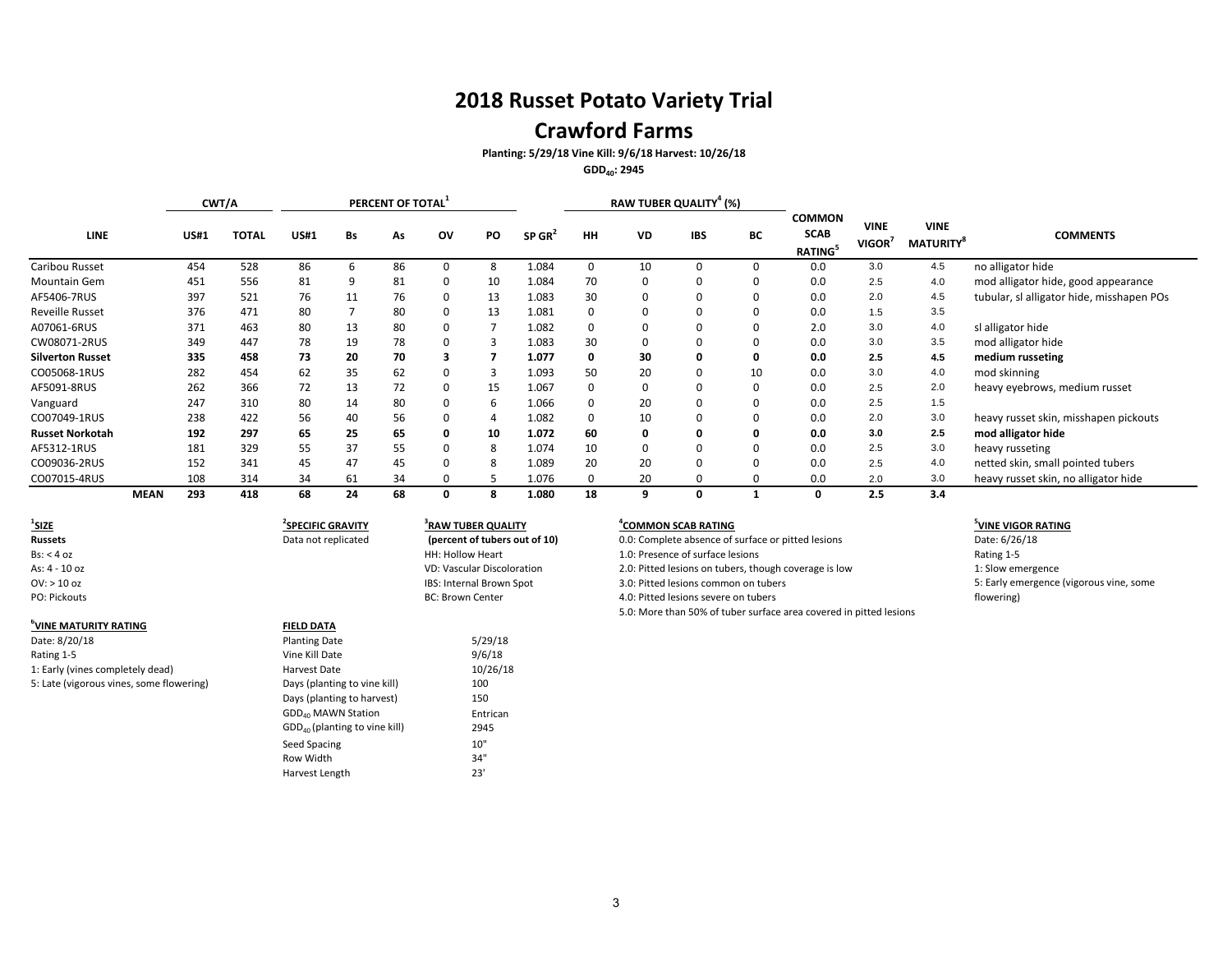## **Elmaple Farms**

**Planting: 5/21/18 Vine Kill:9/6/18 Harvest: 9/29/18**

**GDD40: 2902**

|                         |             | CWT/A       |              |             |    | PERCENT OF TOTAL |              |                |                      |                |              | RAW TUBER QUALITY <sup>4</sup> (%) |              |                                               |                                   |                                             |                                                               |
|-------------------------|-------------|-------------|--------------|-------------|----|------------------|--------------|----------------|----------------------|----------------|--------------|------------------------------------|--------------|-----------------------------------------------|-----------------------------------|---------------------------------------------|---------------------------------------------------------------|
| <b>LINE</b>             |             | <b>US#1</b> | <b>TOTAL</b> | <b>US#1</b> | Bs | As               | ov           | <b>PO</b>      | $SP$ GR <sup>2</sup> | HН             | <b>VD</b>    | <b>IBS</b>                         | BC           | <b>COMMON</b><br><b>SCAB</b><br><b>RATING</b> | <b>VINE</b><br>VIGOR <sup>7</sup> | <b>VINE</b><br><b>MATURITY</b> <sup>8</sup> | <b>COMMENTS</b>                                               |
| Caribou Russet          |             | 560         | 646          | 87          | 3  | 87               | 0            | 10             | 1.067                | $\Omega$       | $\Omega$     | $\Omega$                           | 0            | 0.0                                           | 3.5                               | 3.5                                         | sl alligator hide, misshapen tubers in POs                    |
| <b>Reveille Russet</b>  |             | 539         | 618          | 87          |    | 86               |              | 8              | 1.062                | $\mathbf 0$    |              | $\Omega$                           | 0            | 0.0                                           | 2.0                               | 3.0                                         | GC and misshapen POs                                          |
| CW08071-2RUS            |             | 514         | 549          | 94          |    | 94               | 0            |                | 1.069                | $\Omega$       | 20           | $\Omega$                           | 0            | 0.5                                           | 3.0                               | 3.0                                         | nice blocky tuber type, medium russet skin type               |
| WAF10612-1RUS           |             | 494         | 633          | 78          | 17 | 78               |              | 5              | 1.069                | $\mathbf 0$    |              |                                    |              | 2.0                                           | 3.5                               | 3.5                                         | mod alligator hide, misshapen tubers in POs                   |
| <b>Silverton Russet</b> |             | 436         | 500          | 87          | q  | 87               | 0            |                | 1.064                | 10             |              |                                    | o            | 0.0                                           | 3.0                               | 3.5                                         | nice uniform tuber appearance and type                        |
| <b>Russet Norkotah</b>  |             | 434         | 535          | 81          | 9  | 81               | o            | 10             | 1.064                | $\Omega$       | 10           | $\Omega$                           | o            | 0.5                                           | 3.0                               | 2.5                                         | nice uniform russeting, misshapen POs                         |
| A08433-4VRRUS           |             | 427         | 520          | 82          | 16 | 82               | 0            | $\overline{2}$ | 1.067                | 10             | 10           | n                                  | 0            | 0.5                                           | 3.0                               | 4.5                                         | sl alligator hide                                             |
| AF5091-8RUS             |             | 409         | 494          | 83          |    | 83               | 0            | 10             | 1.064                | $\Omega$       | 20           | $\Omega$                           | <sup>0</sup> | 1.0                                           | 3.0                               | 2.5                                         | heavy eyebrowing                                              |
| AF5312-1RUS             |             | 403         | 506          | 80          | 14 | 80               |              | b              | 1.065                | $\Omega$       |              |                                    |              | 0.0                                           | 3.0                               | 2.0                                         | medium russet skin type, tubular tuber type                   |
| Vanguard                |             | 394         | 439          | 90          |    | 90               |              | 6              | 1.058                | $\mathbf 0$    | 10           |                                    | <sup>0</sup> | 0.0                                           | 2.8                               | 2.0                                         | sl alligator hide                                             |
| W10612-8RUS             |             | 387         | 435          | 89          |    | 89               | n            | b              | 1.067                | 20             |              |                                    | <sup>0</sup> | 0.5                                           | 3.5                               | 2.5                                         | tr alligator hide                                             |
| AF5406-7RUS             |             | 370         | 451          | 82          | q  | 82               | 0            | q              | 1.069                | $\Omega$       | $\Omega$     | $\Omega$                           | <sup>0</sup> | 0.0                                           | 3.0                               | 4.0                                         | tubular tuber type, light to medium russet skin type          |
| A06021-1TRUS            |             | 359         | 415          | 86          |    | 86               | 0            |                | 1.073                | $\Omega$       | 30           | $\Omega$                           | 0            | 0.5                                           | 2.5                               | 2.5                                         | mod alligator hide, misshapen tubers in POs                   |
| A07061-6RUS             |             | 339         | 449          | 76          | 21 | 76               |              |                | 1.068                | $\Omega$       |              |                                    | <sup>0</sup> | 2.5                                           | 3.0                               | 3.0                                         | sl alligator hide, tubular tuber type                         |
| W10594-16RUS            |             | 335         | 423          | 79          | 16 | 79               |              |                | 1.071                | $\Omega$       |              |                                    | 0            | 0.5                                           | 2.5                               | 2.5                                         | light russet skin type, sl alligator hide                     |
| CO05068-1RUS            |             | 300         | 460          | 65          | 27 | 65               | n            | 8              | 1.085                | $\Omega$       | 20           |                                    | <sup>0</sup> | 0.0                                           | 3.5                               | 3.0                                         | uniform tuber type, medium russet skin type                   |
| <b>Mountain Gem</b>     |             | 300         | 406          | 74          | 9  | 74               | 0            | 17             | 1.071                | $\Omega$       | O            | $\Omega$                           | <sup>0</sup> | 0.0                                           | 2.5                               | 4.0                                         | some tubers with deep apical eyes, mod alligator hide         |
| AF5179-4RUS             |             | 300         | 393          | 76          | 17 | 76               | <sup>0</sup> |                | 1.075                | $\Omega$       |              | $\Omega$                           | <sup>0</sup> | 3.0                                           | 3.0                               | 4.5                                         | poor tuber shape, misshappen POs                              |
| <b>Goldrush Russet</b>  |             | 252         | 421          | 60          | 24 | 60               |              | 16             | 1.061                | 0              | 20           |                                    | 0            | 0.0                                           | 3.0                               | 2.5                                         | misshapen tubers in POs                                       |
| A071012-4BFRUS          |             | 235         | 404          | 58          | 12 | 58               |              | 30             | 1.077                | $\Omega$       |              |                                    | <sup>0</sup> | 1.0                                           | 3.0                               | 4.0                                         | poor tuber shape, misshappen POs                              |
| CO07049-1RUS            |             | 223         | 444          | 50          | 46 | 50               | 0            |                | 1.070                | $\Omega$       |              |                                    |              | 1.0                                           | 2.5                               | 2.5                                         | heavy russet skin type, tubular tuber type                    |
| CO09036-2RUS            |             | 142         | 347          | 41          | 48 | 41               | 0            | 11             | 1.067                | $\Omega$       |              |                                    | 0            | 0.0                                           | 3.5                               | 3.5                                         | nice russet skin type, tubular tuber type, small size profile |
| CO07015-4RUS            |             | 93          | 311          | 30          | 69 | 30               | 0            |                | 1.067                | $\Omega$       | <sup>0</sup> | 0                                  | <sup>0</sup> | 0.0                                           | 3.0                               | 1.5                                         | medium to heavy russet skin, small uniform tuber type         |
|                         | <b>MEAN</b> | 358         | 469          | 75          | 17 | 75               | 0            | я              | 1.068                | $\overline{2}$ | 6            | 0                                  | 0            | 0.6                                           | 3.0                               | 3.0                                         |                                                               |

| 'SIZE                                    | <b>SPECIFIC GRAVITY</b>         | <sup>3</sup> RAW TUBER QUALITY | COMMON SCAB RATING                                                 | <sup>5</sup> VINE VIGOR RATING                     |
|------------------------------------------|---------------------------------|--------------------------------|--------------------------------------------------------------------|----------------------------------------------------|
| <b>Russets</b>                           | Data not replicated             | (percent of tubers out of 10)  | 0.0: Complete absence of surface or pitted lesions                 | Date: 6/20/18                                      |
| Bs: < 4 oz                               |                                 | HH: Hollow Heart               | 1.0: Presence of surface lesions                                   | Rating 1-5                                         |
| As: 4 - 10 oz                            |                                 | VD: Vascular Discoloration     | 2.0: Pitted lesions on tubers, though coverage is low              | 1: Slow emergence                                  |
| $OV:$ > 10 oz                            |                                 | IBS: Internal Brown Spot       | 3.0: Pitted lesions common on tubers                               | 5: Early emergence (vigorous vine, some flowering) |
| PO: POs                                  |                                 | <b>BC: Brown Center</b>        | 4.0: Pitted lesions severe on tubers                               |                                                    |
|                                          |                                 |                                | 5.0: More than 50% of tuber surface area covered in pitted lesions |                                                    |
| VINE MATURITY RATING                     | <b>FIELD DATA</b>               |                                |                                                                    |                                                    |
| Date: 8/2/18                             | <b>Planting Date</b>            | 5/21/18                        |                                                                    |                                                    |
| Rating 1-5                               | Vine Kill Date                  | 9/6/18                         |                                                                    |                                                    |
| 1: Early (vines completely dead)         | Harvest Date                    | 9/29/18                        |                                                                    |                                                    |
| 5: Late (vigorous vines, some flowering) | Days (planting to vine kill)    | 108                            |                                                                    |                                                    |
|                                          | Days (planting to harvest)      | 131                            |                                                                    |                                                    |
|                                          | GDD <sub>40</sub> MAWN Station  | Kalkaska                       |                                                                    |                                                    |
|                                          | $GDD40$ (planting to vine kill) | 2902                           |                                                                    |                                                    |
|                                          | Seed Spacing                    | 10"                            |                                                                    |                                                    |
|                                          | Row Width                       | 34"                            |                                                                    |                                                    |
|                                          | Harvest Length                  | 23'                            |                                                                    |                                                    |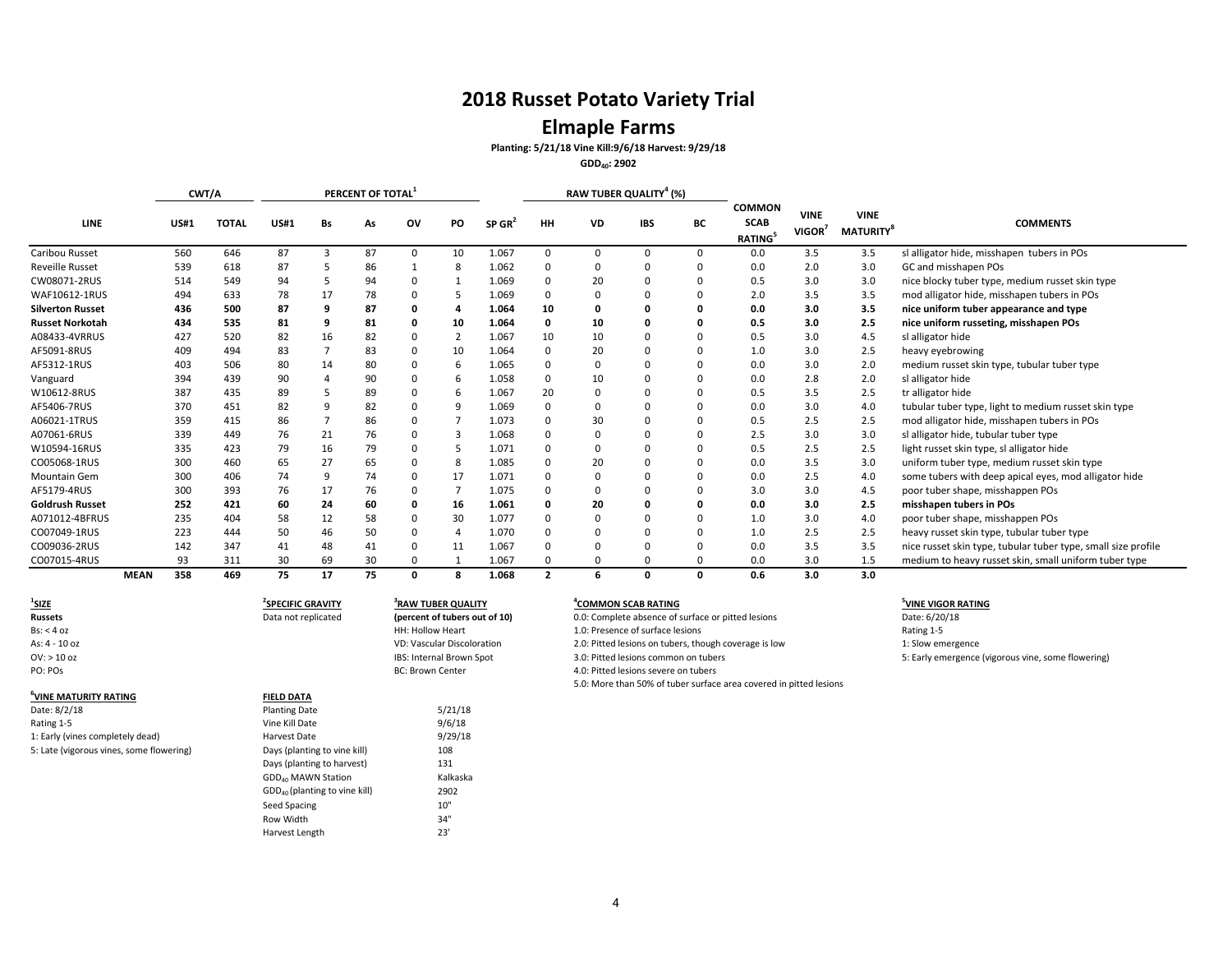## **Horkey Brothers Farms**

**Planting: 5/1/18 Vine Kill: 8/27/18 Harvest: 9/28/18**

**GDD40: 3580**

|                         |             |             | CWT/A        |             |    | PERCENT OF TOTAL <sup>1</sup> |          |    |                      |          |           | RAW TUBER QUALITY <sup>3</sup> (%) |    |                                                     |                                   |                                             |                                   |
|-------------------------|-------------|-------------|--------------|-------------|----|-------------------------------|----------|----|----------------------|----------|-----------|------------------------------------|----|-----------------------------------------------------|-----------------------------------|---------------------------------------------|-----------------------------------|
| LINE                    |             | <b>US#1</b> | <b>TOTAL</b> | <b>US#1</b> | Bs | As                            | ov       | PO | $SP$ GR <sup>2</sup> | HH       | <b>VD</b> | <b>IBS</b>                         | BC | <b>COMMON</b><br><b>SCAB</b><br>RATING <sup>4</sup> | <b>VINE</b><br>VIGOR <sup>5</sup> | <b>VINE</b><br><b>MATURITY</b> <sup>6</sup> | <b>COMMENTS</b>                   |
| Caribou Russet          |             | 370         | 419          | 88          |    | 88                            | 0        |    | 1.063                | $\Omega$ |           | 80                                 |    | 0.5                                                 | 3.0                               | 2.5                                         |                                   |
| <b>Reveille Russet</b>  |             | 354         | 441          | 80          | 19 | 80                            | $\Omega$ |    | 1.062                | $\Omega$ |           | $\Omega$                           |    | 0.0                                                 | 1.5                               | 1.0                                         |                                   |
| <b>Silverton Russet</b> |             | 333         | 432          | 77          | 17 | 77                            | 0        | ь  | 1.067                | 0        |           | 50                                 | 0  | 0.0                                                 | 3.0                               | 4.0                                         |                                   |
| A07061-6RUS             |             | 294         | 410          | 72          | 23 | 72                            | 0        |    | 1.060                | $\Omega$ | 10        | 0                                  |    | 2.0                                                 | 3.5                               | 3.5                                         | tuber bottlenecking in POs        |
| CO07049-1RUS            |             | 255         | 501          | 51          | 45 | 51                            | 0        | 4  | 1.065                | $\Omega$ |           | 0                                  |    | 0.0                                                 | 3.0                               | 3.0                                         | tuber bottlenecking in POs        |
| AF5091-8RUS             |             | 252         | 295          | 85          | 14 | 85                            | $\Omega$ |    | 1.057                | 0        |           | 10                                 |    | 2.0                                                 | 3.0                               | 2.0                                         | mod skinning, blocky tuber shape  |
| Vanguard                |             | 212         | 252          | 84          | 13 | 84                            | $\Omega$ |    | 1.049                | 0        |           | $\Omega$                           |    | 0.0                                                 | 3.5                               | 1.0                                         | mod skinning                      |
| CO05068-1RUS            |             | 189         | 388          | 49          | 34 | 49                            | $\Omega$ | 17 | 1.076                | 0        | 20        | 0                                  |    | 0.5                                                 | 3.0                               | 3.5                                         | mod skinning                      |
| AF5312-1RUS             |             | 187         | 269          | 69          | 25 | 69                            | $\Omega$ | 6  | 1.059                | $\Omega$ |           | 0                                  |    | 0.0                                                 | 2.0                               | 1.0                                         | sl skinning, heavy russeted skin  |
| CO09036-2RUS            |             | 143         | 347          | 41          | 40 | 41                            | $\Omega$ | 19 | 1.066                | $\Omega$ |           | 0                                  |    | 0.5                                                 | 3.5                               | 2.5                                         | severe tuber bottlenecking in POs |
| CW08071-2RUS            |             | 128         | 240          | 53          | 45 | 53                            | $\Omega$ |    | 1.062                | $\Omega$ |           | 0                                  |    | 2.5                                                 | 3.5                               | 1.5                                         | lighter russet skin               |
| <b>Russet Norkotah</b>  |             | 118         | 215          | 55          | 42 | 55                            | O        |    | 1.062                | $\Omega$ | 70        | 0                                  |    | 0.0                                                 | 4.0                               | 1.5                                         |                                   |
| CO07015-4RUS            |             | 63          | 162          | 39          | 60 | 39                            | $\Omega$ |    | 1.062                | $\Omega$ |           |                                    |    | 0.0                                                 | 4.0                               | 2.0                                         | sl skinning, heavy russeted skin  |
|                         | <b>MEAN</b> | 223         | 336          | 65          | 30 | 65                            | 0        |    | 1.062                | 0        | 8         | 11                                 |    | 0.6                                                 | 3.1                               | 2.2                                         |                                   |

<sup>1</sup>SIZE **SIZE <sup>2</sup>**

#### **6 VINE MATURITY RATING FIELD DATA**

Date: 8/16/18 **Planting Date** 5/1/18 Rating 1-5 8/27/18 1: Early (vines completely dead) Harvest Date 9/28/18 5: Late (vigorous vines, some flowering) Days (planting to vine kill) 118

# **SPECIFIC GRAVITY <sup>4</sup> 3 RAW TUBER QUALITY (percent of tubers out of 10)**

Days (planting to harvest) 150<br>GDD<sub>40</sub> MAWN Station Deerfield

GDD<sub>40</sub> (planting to vine kill) 3580 Seed Spacing 10" Row Width 34" Harvest Length 23'

 $GDD_{40}$  MAWN Station

#### **COMMON SCAB RATING <sup>5</sup>**

**Russets** Data not replicated **Dercent of tubers out of 10** 0.0: Complete absence of surface or pitted lesions Date: 5/31/18 Bs: < 4 oz details and the surface of surface lesions and the surface lesions and the surface lesions and the surface lesions and the surface lesions and the surface lesions and the surface lesions and the surface lesions As: 4 - 10 oz vascular Discoloration and the U.S. Providence of the U.S. Providence is low the state of the State of the State of the State of the State of the State of the State of the State of the State of the State of t OV: > 10 oz Internal Brown Spot 3.0: Pitted lesions common on tubers 3.0: Pitted lesions common on tubers PO: POS examples a proportion of the BC: Brown Center and the 4.0: Pitted lesions severe on tubers 5.0: More than 50% of tuber surface area covered in pitted lesions

#### **<sup>5</sup>VINE VIGOR RATING**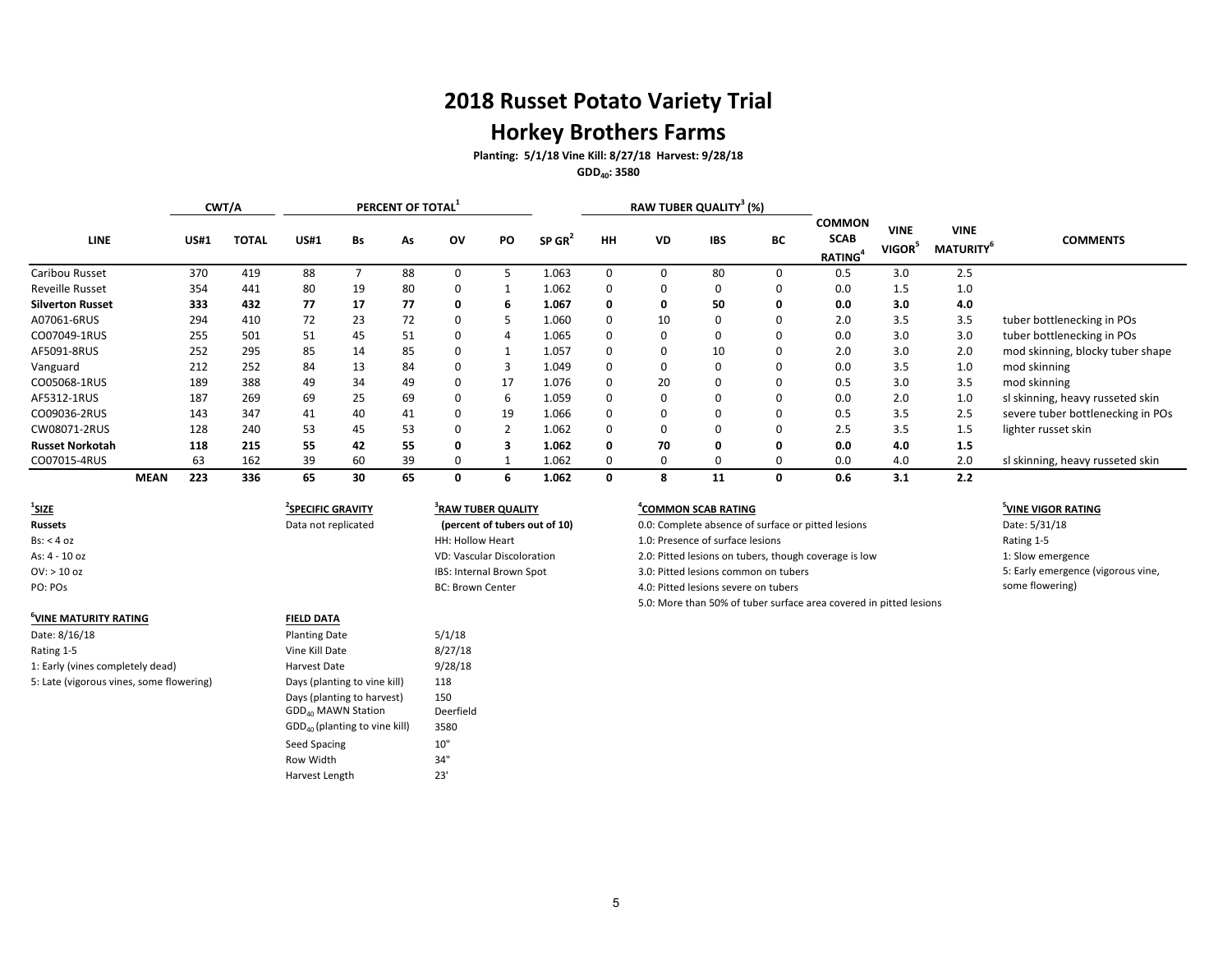### **Jenkins Farms**

**Planting: 5/16/18 Vine Kill: 9/4/18 Harvest:9/29/18**

**GDD40: 2571**

|                         |             |             | CWT/A        |             |    | PERCENT OF TOTAL |    |    |                      |    |           | RAW TUBER QUALITY <sup>4</sup> (%) |    |                                               |                       |                                             |                                                          |
|-------------------------|-------------|-------------|--------------|-------------|----|------------------|----|----|----------------------|----|-----------|------------------------------------|----|-----------------------------------------------|-----------------------|---------------------------------------------|----------------------------------------------------------|
| <b>LINE</b>             |             | <b>US#1</b> | <b>TOTAL</b> | <b>US#1</b> | Bs | As               | ov | PO | $SP$ GR <sup>2</sup> | HH | <b>VD</b> | <b>IBS</b>                         | BС | <b>COMMON</b><br><b>SCAB</b><br><b>RATING</b> | <b>VINE</b><br>VIGOR' | <b>VINE</b><br><b>MATURITY</b> <sup>8</sup> | <b>COMMENTS</b>                                          |
| <b>Reveille Russet</b>  |             | 660         | 772          | 85          |    | 84               |    |    | 1.069                |    |           |                                    |    | 0.0                                           | 2.0                   | 3.0                                         | heavy russet skin type, blocky tuber type                |
| Caribou Russet          |             | 628         | 703          | 89          |    | 88               |    |    | 1.077                | 20 | 10        | 0                                  |    | 0.0                                           | 2.5                   | 3.5                                         | tr alligator hide                                        |
| Mountain Gem            |             | 570         | 625          | 91          |    | 91               |    |    | 1.076                | 50 | 10        | 0                                  |    | 0.0                                           | 2.5                   | 3.5                                         | deep apical eyes in POs                                  |
| A07061-6RUS             |             | 535         | 615          | 87          | 11 | 87               |    |    | 1.073                |    |           | 0                                  |    | 0.5                                           | 3.0                   | 3.5                                         | sl alligator hide                                        |
| Vanguard                |             | 498         | 540          | 92          | b  | 92               |    |    | 1.068                |    |           | 0                                  |    | 0.0                                           | 2.5                   | 2.0                                         | medium to heavy russet skin type                         |
| <b>Russet Norkotah</b>  |             | 489         | 585          | 84          |    | 84               |    | -8 | 1.071                | 60 |           | 0                                  | 0  | 0.0                                           | 2.5                   | 3.0                                         | mod alligator hide                                       |
| <b>Silverton Russet</b> |             | 422         | 472          | 89          |    | 89               |    |    | 1.072                | 50 |           |                                    |    | 0.0                                           | 3.0                   | 3.5                                         |                                                          |
| AF5091-8RUS             |             | 379         | 473          | 80          | 12 | 80               |    |    | 1.063                |    | 30        |                                    |    | 0.5                                           | 3.0                   | 2.5                                         | sl alligator hide, knobs in POs, heavy eyebrowing        |
| CO05068-1RUS            |             | 352         | 496          | 71          | 27 | 71               |    |    | 1.089                | 30 | 10        | 0                                  |    | 0.0                                           | 3.5                   | 3.5                                         | light russet skin                                        |
| AF5312-1RUS             |             | 348         | 444          | 78          | 15 | 78               |    |    | 1.072                | 10 |           | 0                                  |    | 0.0                                           | 3.0                   | 1.5                                         | heavy russet skin type, tr alligator hide, misshapen POs |
| CW08071-2RUS            |             | 331         | 382          | 87          | 10 | 87               |    |    | 1.075                |    | 30        | 0                                  |    | 2.0                                           | 3.5                   | 2.0                                         | medium to heavy russet skin type                         |
| <b>Goldrush Russet</b>  |             | 317         | 430          | 74          | 19 | 74               | o  |    | 1.067                | 10 | 20        | 0                                  | o  | 0.0                                           | 2.5                   | 1.5                                         | heavy russet skin type                                   |
| CO09036-2RUS            |             | 242         | 465          | 52          | 42 | 52               |    | h  | 1.077                | 70 |           | 0                                  |    | 0.0                                           | 3.0                   | 3.5                                         | heavy russeted skin type, tubular tuber type             |
| CO07015-4RUS            |             | 75          | 250          | 30          | 67 | 30               |    |    | 1.067                |    |           | 0                                  |    | 0.0                                           | 3.0                   | 1.5                                         | medium russet skin type, small size profile              |
| CO07049-1RUS            |             |             | 210          |             | 88 |                  |    | 10 | 1.074                | 10 |           |                                    |    | 0.0                                           | 2.5                   | 3.0                                         | nice russeted skin type, small size profile              |
|                         | <b>MEAN</b> | 390         | 497          | 73          | 22 | 73               |    |    | 1.073                | 21 |           | 0                                  |    | 0.2                                           | 2.8                   | 2.7                                         |                                                          |

 $1$ **SIZE SIZE <sup>2</sup>**

#### **6 VINE MATURITY RATING FIELD DATA**

Date: 8/21/18 **Date: 8/21/18** Planting Date 5/16/18 **Planting Date** 5/16/18 **Planting Date** 5/16/18 1: Early (vines completely dead) <br>
5: Late (vigorous vines, some flowering) <br>
Days (planting to vine kill) 97 5: Late (vigorous vines, some flowering) Days (planting to vine kill)

## **SPECIFIC GRAVITY <sup>4</sup> 3 RAW TUBER QUALITY** Bs: < 4 oz HH: Hollow Heart 1.0: Presence of surface lesions Rating 1-5

# OV: > 10 oz 10 oz 10 oz 19 oz Internal Brown Spot 1995: Internal Brown Spot 1995: Internal Brown Spot 1995: PO: POS<br>
BC: Brown Center 1997: A U: Pitted lesions severe on tubers 1999 of the start of the Section Spot 1999 of

Vine Kill Date

Harvest Length

Days (planting to harvest) 111 GDD<sub>40</sub> MAWN Station Kalkaska GDD<sub>40</sub> (planting to vine kill) 2571 Seed Spacing 10"<br>
Row Width 10"<br>
34" Row Width 34'<br>Harvest Length 23'

- <sup>4</sup>COMMON SCAB RATING<br>
0.0: Complete absence of surface or pitted lesions<br> **5** Date: 6/20/18 **Russets** Data not replicated **(percent of tubers out of 10)** 0.0: Complete absence of surface or pitted lesions Date: 6/20/18
	-
- As: 4 10 oz vascular Discoloration 2.0: Pitted lesions on tubers, though coverage is low 1: Slow emergence
	-
	- 4.0: Pitted lesions severe on tubers
		- 5.0: More than 50% of tuber surface area covered in pitted lesions

#### **VINE VIGOR RATING**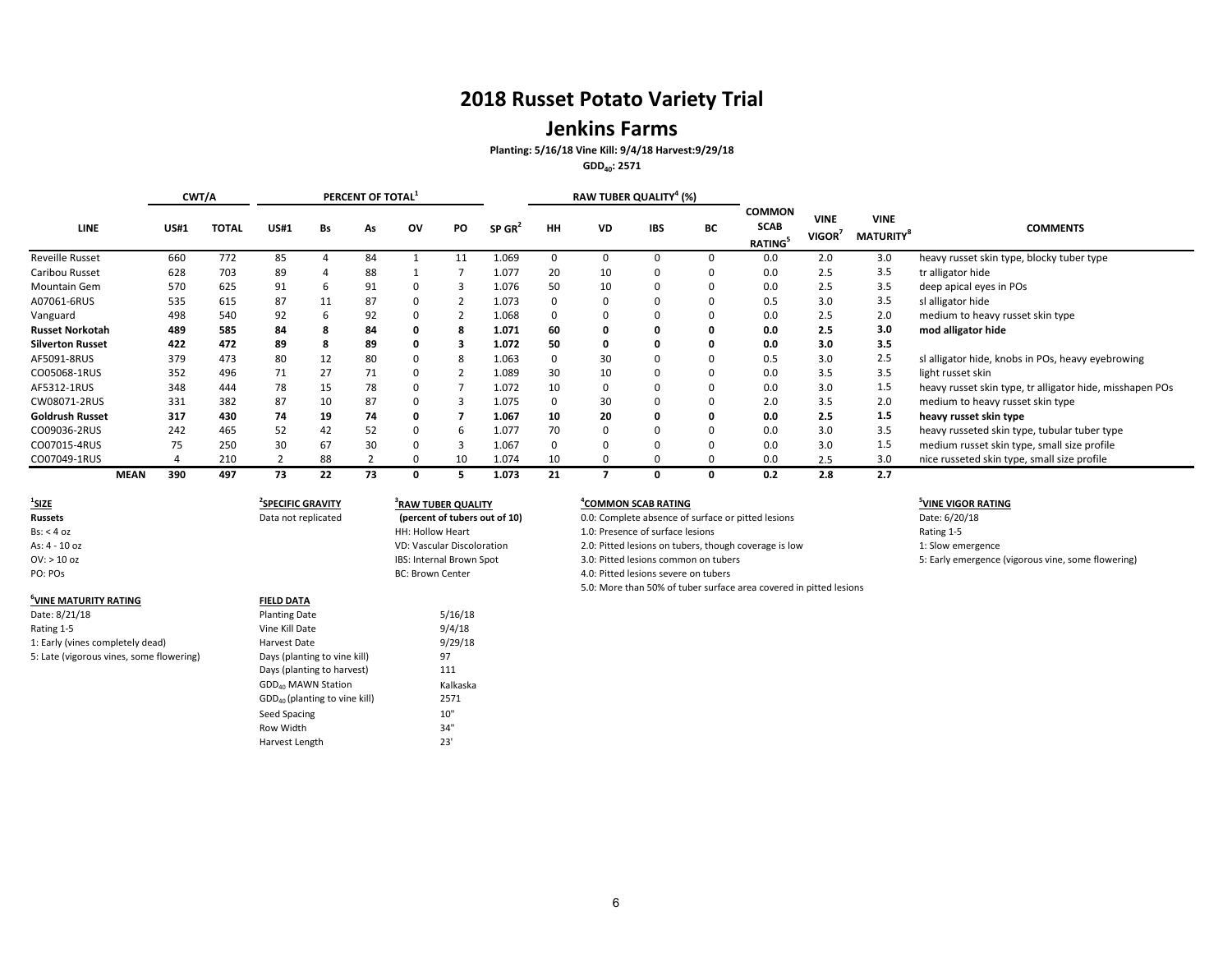### **Kitchen Farms**

**Planting: 5/18/18 Vine Kill:9/5/18 Harvest: 10/13/18**

**GDD40: 2914**

|                         |             |             | CWT/A        |             |    | PERCENT OF TOTAL |                |          |                    |          |    | RAW TUBER QUALITY <sup>4</sup> (%) |          |                                               |                                   |                                             |                                                          |
|-------------------------|-------------|-------------|--------------|-------------|----|------------------|----------------|----------|--------------------|----------|----|------------------------------------|----------|-----------------------------------------------|-----------------------------------|---------------------------------------------|----------------------------------------------------------|
| <b>LINE</b>             |             | <b>US#1</b> | <b>TOTAL</b> | <b>US#1</b> | Bs | As               | ov             | PO       | SP GR <sup>4</sup> | HH       | VD | <b>IBS</b>                         | BС       | <b>COMMON</b><br><b>SCAB</b><br><b>RATING</b> | <b>VINE</b><br>VIGOR <sup>7</sup> | <b>VINE</b><br><b>MATURITY</b> <sup>8</sup> | <b>COMMENTS</b>                                          |
| Caribou Russet          |             | 693         | 724          | 96          |    | 94               | $\overline{2}$ | 3        | 1.071              | 0        | 10 | $\Omega$                           | 0        | 0.0                                           | 4.0                               | 3.0                                         | large tuber type, knobs in pickouts                      |
| A071012-4BFRUS          |             | 692         | 752          | 92          |    | 92               |                |          | 1.098              | 20       |    |                                    | 0        | 0.5                                           | 4.0                               | 4.5                                         | medium russet skin type                                  |
| <b>Russet Norkotah</b>  |             | 637         | 681          | 93          |    | 93               | o              | - 2      | 1.076              | 0        |    |                                    | O        | 0.0                                           | 3.5                               | 2.5                                         | slight alligator hide                                    |
| <b>Reveille Russet</b>  |             | 631         | 654          | 96          | З  | 92               |                |          | 1.072              | $\Omega$ |    |                                    | $\Omega$ | 0.0                                           | 3.0                               | 4.0                                         | tr alligator hide, heavy russet skin type                |
| <b>Silverton Russet</b> |             | 582         | 648          | 90          | h  | 90               | O              |          | 1.068              | 20       |    |                                    | O        | 0.0                                           | 3.5                               | 3.0                                         | sl alligator hide, GC and misshapen POs                  |
| A06021-1TRUS            |             | 575         | 660          | 87          |    | 87               | <sup>0</sup>   | -8       | 1.084              | $\Omega$ |    |                                    | 0        | 0.0                                           | 3.0                               | 3.0                                         | heavy russet skin, misshapen and GC in Pos               |
| A07061-6RUS             |             | 571         | 659          | 87          |    | 87               |                |          | 1.075              | 0        |    |                                    | $\Omega$ | 0.0                                           | 4.0                               | 3.5                                         | sl powdery scab, light russet skin type, knobs in POs    |
| <b>Mountain Gem</b>     |             | 527         | 574          | 92          | 6  | 92               | 0              |          | 1.082              | 20       |    |                                    | $\Omega$ | 0.0                                           | 3.0                               | 4.0                                         | slight alligator hide, deep eyes                         |
| A08433-4VRRUS           |             | 511         | 598          | 85          | 10 | 85               |                |          | 1.076              | $\Omega$ |    |                                    | $\Omega$ | 0.0                                           | 3.0                               | 4.5                                         |                                                          |
| CO05068-1RUS            |             | 493         | 576          | 86          | 11 | 86               | <sup>0</sup>   | 3        | 1.092              | 30       |    |                                    | $\Omega$ | 0.0                                           | 3.5                               | 4.5                                         | mod alligator hide                                       |
| W10594-16RUS            |             | 483         | 540          | 90          | 9  | 90               |                |          | 1.081              | 30       |    |                                    | 0        | 0.5                                           | 3.5                               | 2.5                                         | severe powdery scab                                      |
| Vanguard                |             | 463         | 517          | 89          |    | 89               | n              |          | 1.068              | 0        |    |                                    | $\Omega$ | 0.0                                           | 3.5                               | 3.0                                         | medium russet, fairly uniform, oblong to long tuber type |
| AF5312-1RUS             |             | 444         | 525          | 84          | 11 | 84               |                |          | 1.073              | 50       |    |                                    | $\Omega$ | 0.0                                           | 3.0                               | 3.0                                         | deep eyes, heavy russeted skin type                      |
| AF5179-4RUS             |             | 436         | 521          | 84          | 9  | 84               | 0              |          | 1.087              | $\Omega$ |    |                                    | $\Omega$ | 0.0                                           | 3.5                               | 3.5                                         | tubular tuber type                                       |
| W10612-8RUS             |             | 411         | 476          | 86          | 8  | 86               | <sup>0</sup>   | 6        | 1.073              | 50       |    |                                    | 0        | 0.5                                           | 2.5                               | 4.0                                         | mod alligator hide, tr powdery scab                      |
| AF5091-8RUS             |             | 388         | 467          | 83          | 8  | 83               |                | -9       | 1.069              | 20       |    |                                    | $\Omega$ | 1.0                                           | 3.0                               | 3.0                                         | heavy eyebrowing                                         |
| <b>Goldrush Russet</b>  |             | 347         | 457          | 76          | 10 | 74               |                | 14       | 1.074              | 0        |    |                                    | 0        | 0.0                                           | 3.0                               | 3.0                                         | no powdery scab, misshapen pickouts                      |
| CO09036-2RUS            |             | 310         | 413          | 75          | 25 | 75               | <sup>0</sup>   | $\Omega$ | 1.078              | 10       |    |                                    | $\Omega$ | 0.0                                           | 3.5                               | 2.5                                         | nice russeting, smaller tuber type                       |
| CO07015-4RUS            |             | 252         | 371          | 68          | 29 | 68               | 0              | 3        | 1.076              | 10       |    |                                    | $\Omega$ | 0.0                                           | 3.0                               | 2.0                                         | medium russet tuber type, misshapen pickouts             |
| CO07049-1RUS            |             | 159         | 396          | 40          | 59 | 40               | 0              |          | 1.074              | 0        |    |                                    | 0        | 0.0                                           | 3.0                               | 3.0                                         | flat long tuber type, medium russet skin                 |
| AF5406-7RUS             |             |             |              |             |    |                  |                |          | 1.079              | 0        |    |                                    | 0        | 0.0                                           | 3.5                               | 2.5                                         |                                                          |
| CW08071-2RUS            |             |             |              |             |    |                  |                |          | 1.074              | 10       |    |                                    | $\Omega$ | 0.0                                           | 4.0                               | 3.0                                         |                                                          |
|                         | <b>MEAN</b> | 480         | 560          | 84          | 12 | 84               | 0              | 4        | 1.077              | 12       | 0  | $\mathbf{0}$                       | 0        | 0.1                                           | 3.3                               | 3.3                                         |                                                          |

| $\frac{1}{2}$ size                       | <b>SPECIFIC GRAVITY</b>         | <sup>3</sup> RAW TUBER QUALITY    | <b>COMMON SCAB RATING</b>                                          | <b>YINE VIGOR RATI</b> I |
|------------------------------------------|---------------------------------|-----------------------------------|--------------------------------------------------------------------|--------------------------|
| <b>Russets</b>                           | Data not replicated             | (percent of tubers out of 10)     | 0.0: Complete absence of surface or pitted lesions                 | Date: 6/20/18            |
| Bs: < 4 oz                               |                                 | HH: Hollow Heart                  | 1.0: Presence of surface lesions                                   | Rating 1-5               |
| As: 4 - 10 oz                            |                                 | <b>VD: Vascular Discoloration</b> | 2.0: Pitted lesions on tubers, though coverage is low              | 1: Slow emergence        |
| $OV:$ > 10 oz                            |                                 | IBS: Internal Brown Spot          | 3.0: Pitted lesions common on tubers                               | 5: Early emergence       |
| PO: Pickouts                             |                                 | <b>BC: Brown Center</b>           | 4.0: Pitted lesions severe on tubers                               |                          |
|                                          |                                 |                                   | 5.0: More than 50% of tuber surface area covered in pitted lesions |                          |
| <sup>6</sup> VINE MATURITY RATING        | <b>FIELD DATA</b>               |                                   |                                                                    |                          |
| Date: 8/21/18                            | <b>Planting Date</b>            | 5/18/18                           |                                                                    |                          |
| Rating 1-5                               | Vine Kill Date                  | 9/5/18                            |                                                                    |                          |
| 1: Early (vines completely dead)         | Harvest Date                    | 10/13/18                          |                                                                    |                          |
| 5: Late (vigorous vines, some flowering) | Days (planting to vine kill)    | 110                               |                                                                    |                          |
|                                          | Days (planting to harvest)      | 148                               |                                                                    |                          |
|                                          | GDD <sub>40</sub> MAWN Station  | Kalkaska                          |                                                                    |                          |
|                                          | $GDD40$ (planting to vine kill) | 2914                              |                                                                    |                          |
|                                          | Seed Spacing                    | 10"                               |                                                                    |                          |
|                                          | Row Width                       | 34"                               |                                                                    |                          |
|                                          | Harvest Length                  | 23'                               |                                                                    |                          |

**VINE VIGOR RATING**<br>Date: 6/20/18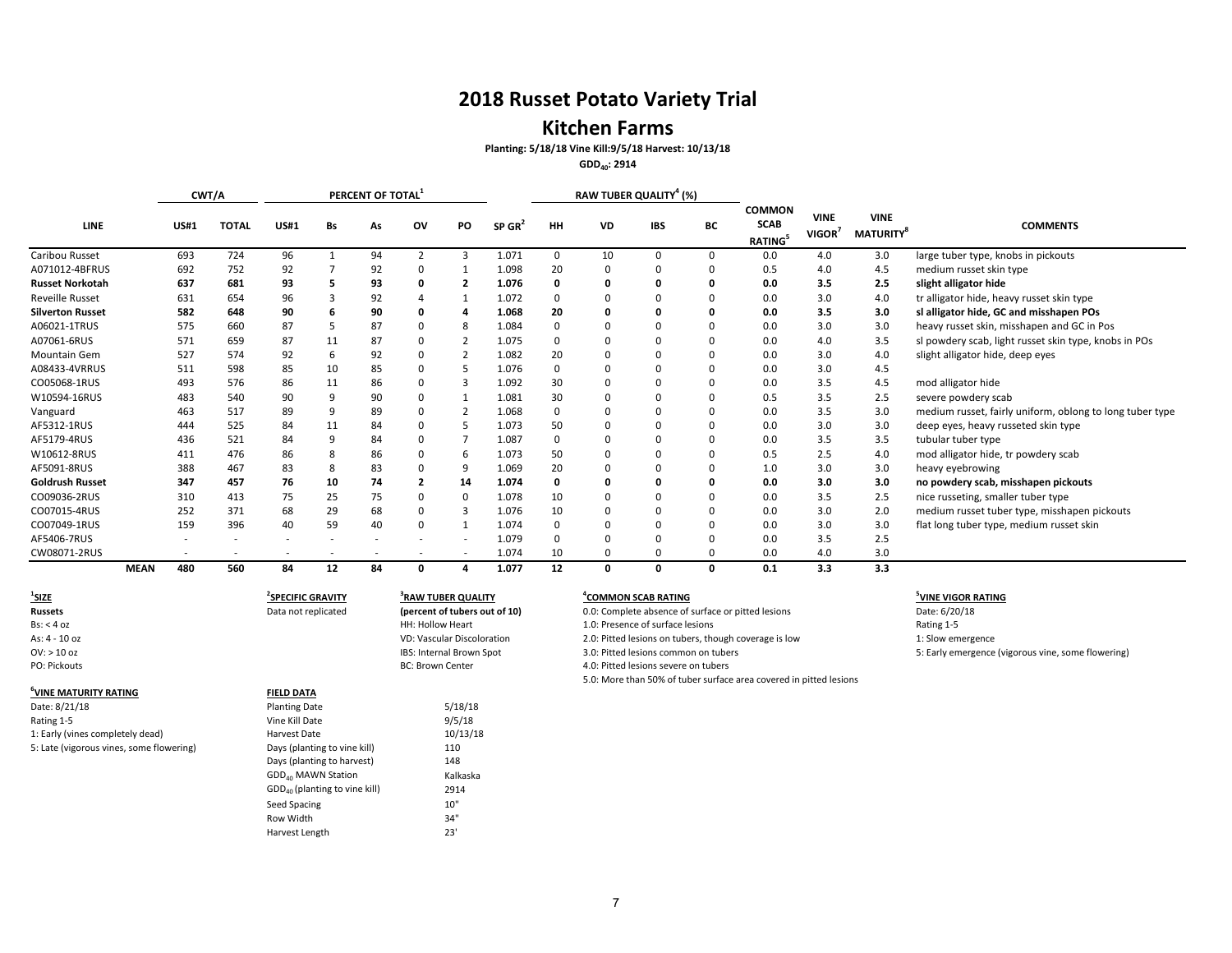## **2018 Russet Variety Trial**

## **Lennard Ag.Co.**

#### **Planting: 4/23/18 Vine Kill: 9/10/18 Harvest: 9/15/18**

**GDD40: 4112**

|                         |             |             | CWT/A        |                         |    | PERCENT OF TOTAL |                                |    |                      |          |          | RAW TUBER QUALITY <sup>3</sup> (%) |          |                                               |                                   |                                             |                                                                |
|-------------------------|-------------|-------------|--------------|-------------------------|----|------------------|--------------------------------|----|----------------------|----------|----------|------------------------------------|----------|-----------------------------------------------|-----------------------------------|---------------------------------------------|----------------------------------------------------------------|
| LINE                    |             | <b>US#1</b> | <b>TOTAL</b> | <b>US#1</b>             | Bs | As               | ov                             | PO | $SP$ GR <sup>2</sup> | HH       | VD       | <b>IBS</b>                         | BC       | <b>COMMON</b><br><b>SCAB</b><br><b>RATING</b> | <b>VINE</b><br>VIGOR <sup>5</sup> | <b>VINE</b><br><b>MATURITY</b> <sup>6</sup> | <b>COMMENTS</b>                                                |
| <b>Russet Norkotah</b>  |             | 512         | 750          | 68                      |    | 68               | 0                              | 27 | 1.070                | 30       | 10       | 0                                  | $\Omega$ | 0.0                                           | 3.0                               | 3.5                                         | heavy russet skin                                              |
| A08433-4VRRUS           |             | 560         | 710          | 79                      |    | 79               | $\Omega$                       | 17 | 1.079                | 10       | 20       | 0                                  |          | 0.5                                           | 2.5                               | 3.0                                         | sl alligator hide                                              |
| Caribou Russet          |             | 512         | 673          | 76                      |    | 76               | $\Omega$                       | 22 | 1.070                | $\Omega$ | 10       | 40                                 |          | 0.0                                           | 3.0                               | 3.5                                         | heavy russet skin, blocky                                      |
| CO05068-1RUS            |             | 411         | 663          | 62                      | 11 | 62               | $\Omega$                       | 27 | 1.091                | 20       | $\Omega$ | 40                                 |          | 0.5                                           | 2.0                               | 2.0                                         | heat sprouting, sl skinning                                    |
| A07061-6RUS             |             | 544         | 658          | 83                      |    | 83               | 0                              | 8  | 1.076                |          | $\Omega$ | 0                                  |          | 1.0                                           | 3.0                               | 2.5                                         | mod alligator hide                                             |
| <b>Reveille Russet</b>  |             | 485         | 629          | 77                      |    | 77               | 0                              | 18 | 1.062                |          | $\Omega$ | 0                                  |          | 0.5                                           | 2.0                               | 3.0                                         | possible herbicide injury or PVY, heavy russet skin            |
| A071012-4BFRUS          |             | 509         | 625          | 81                      |    | 81               | 0                              | 15 | 1.088                | 20       | $\Omega$ | 0                                  |          | 0.5                                           | 3.0                               | 3.0                                         | heavy russeting skin, tubular shape                            |
| AF5179-4RUS             |             | 359         | 603          | 60                      |    | 60               | $\Omega$                       | 34 | 1.080                |          | $\Omega$ | 10                                 |          | 1.0                                           | 1.5                               | 1.5                                         | non uniform tuber size, sl skinning                            |
| AF5091-8RUS             |             | 515         | 594          | 87                      |    | 87               | $\Omega$                       | 6  | 1.061                |          | 10       | 30                                 |          | 0.0                                           | 1.5                               | 2.5                                         | tr alligator hide, sl sprouting, knobs and misshapen POs       |
| CW08071-2RUS            |             | 527         | 581          | 91                      |    | 91               | $\Omega$                       |    | 1.073                | 10       | $\Omega$ | 20                                 |          | 0.0                                           | 2.5                               | 3.0                                         | blocky, POs misshapen and some cracking, sl alligator          |
| AF5406-7RUS             |             | 287         | 566          | 51                      | 12 | 51               | $\Omega$                       | 37 | 1.069                | 10       | 10       | 10                                 |          | 0.0                                           | 2.5                               | 2.5                                         | mod alligator hide, very tubular, bottlenecking, variable size |
| <b>Silverton Russet</b> |             | 415         | 545          | 76                      |    | 76               | 0                              | 17 | 1.061                |          | 10       | 20                                 |          | 0.5                                           | 3.0                               | 3.5                                         | heavy russet skin                                              |
| AF5312-1RUS             |             | 359         | 532          | 68                      |    | 68               | $\Omega$                       | 26 | 1.067                |          | $\Omega$ | 0                                  |          | 0.0                                           | 3.0                               | 3.0                                         | heavy russet skin                                              |
| CO09036-2RUS            |             | 247         | 515          | 48                      | 20 | 48               | $\Omega$                       | 32 | 1.074                | 30       | $\Omega$ | $\Omega$                           |          | 0.5                                           | 2.0                               | 4.0                                         | heavy russet skin                                              |
| W10594-16RUS            |             | 375         | 509          | 74                      | 11 | 74               | $\Omega$                       | 15 | 1.076                |          | 10       | $\Omega$                           |          | 1.0                                           | 2.5                               | 2.5                                         | mod skinning                                                   |
| A06021-1TRUS            |             | 367         | 509          | 72                      |    | 72               | $\Omega$                       | 21 | 1.076                | 30       | 10       | $\Omega$                           |          | 0.0                                           | 1.5                               | 2.5                                         | mod alligator hide, non uniform tuber type                     |
| Vanguard                |             | 420         | 506          | 83                      | 8  | 83               | $\Omega$                       | 9  | 1.063                |          | $\Omega$ | $\Omega$                           |          | 0.0                                           | 2.5                               | 2.0                                         | misshapen, mod alligator hide                                  |
| CO07015-4RUS            |             | 242         | 392          | 62                      | 25 | 62               | $\Omega$                       | 13 | 1.073                |          | 10       | 10                                 |          | 0.0                                           | 2.5                               | 2.5                                         |                                                                |
| CO07049-1RUS            |             | 202         | 326          | 62                      | 38 | 62               | $\Omega$                       | 0  | 1.070                |          | $\Omega$ | 0                                  |          | 0.0                                           | 2.5                               | 3.0                                         | 15% PVY observed at vine vigor                                 |
|                         | <b>MEAN</b> | 413         | 573          | 72                      | 10 | 72               | 0                              | 18 | 1.073                | 8        | 5        | 9                                  | $\Omega$ | 0.3                                           | 2.4                               | 2.8                                         |                                                                |
| $\frac{1}{2}$ SIZE      |             |             |              | <b>SPECIFIC GRAVITY</b> |    |                  | <sup>3</sup> RAW TUBER QUALITY |    |                      |          |          | <sup>4</sup> COMMON SCAB RATING    |          |                                               |                                   |                                             | VINE VIGOR RATING                                              |

| Russets                                  | Data not replicated             | (percent of tubers out of 10)     | 0.0: Complete absence of surface or pitted lesions                 | Date: 5/31/18      |
|------------------------------------------|---------------------------------|-----------------------------------|--------------------------------------------------------------------|--------------------|
| Bs: < 4 oz                               |                                 | <b>HH: Hollow Heart</b>           | 1.0: Presence of surface lesions                                   | Rating 1-5         |
| As: 4 - 10 oz                            |                                 | <b>VD: Vascular Discoloration</b> | 2.0: Pitted lesions on tubers, though coverage is low              | 1: Slow emergence  |
| OV: > 10 oz                              |                                 | IBS: Internal Brown Spot          | 3.0: Pitted lesions common on tubers                               | 5: Early emergence |
| PO: POs                                  |                                 | <b>BC: Brown Center</b>           | 4.0: Pitted lesions severe on tubers                               |                    |
|                                          |                                 |                                   | 5.0: More than 50% of tuber surface area covered in pitted lesions |                    |
| <sup>6</sup> VINE MATURITY RATING        | <b>FIELD DATA</b>               |                                   |                                                                    |                    |
| Date: 8/17/18                            | <b>Planting Date</b>            | 4/23/18                           |                                                                    |                    |
| Rating 1-5                               | Vine Kill Date                  | 9/10/18                           |                                                                    |                    |
| 1: Early (vines completely dead)         | Harvest Date                    | 9/15/18                           |                                                                    |                    |
| 5: Late (vigorous vines, some flowering) | Days (planting to vine kill)    | 140                               |                                                                    |                    |
|                                          | Days (planting to harvest)      | 145                               |                                                                    |                    |
|                                          | GDD <sub>40</sub> MAWN Station  | Cassopolis                        |                                                                    |                    |
|                                          | $GDD40$ (planting to vine kill) | 4112                              |                                                                    |                    |
|                                          | Seed Spacing                    | 10"                               |                                                                    |                    |

Row Width 34" Harvest Length 23'

- **COMMON SCAB RATING**<br> **EXECUTE: SOLIGE ADSENCE OF SUFFACE OF pitted lesions**<br> **5** Date: 5/31/18
- 
- 
- 
- lesions severe on tubers

### **VINE VIGOR RATING**

Iesions common on tubers **10.000 CMS**: Early emergence (vigorous vine, some flowering)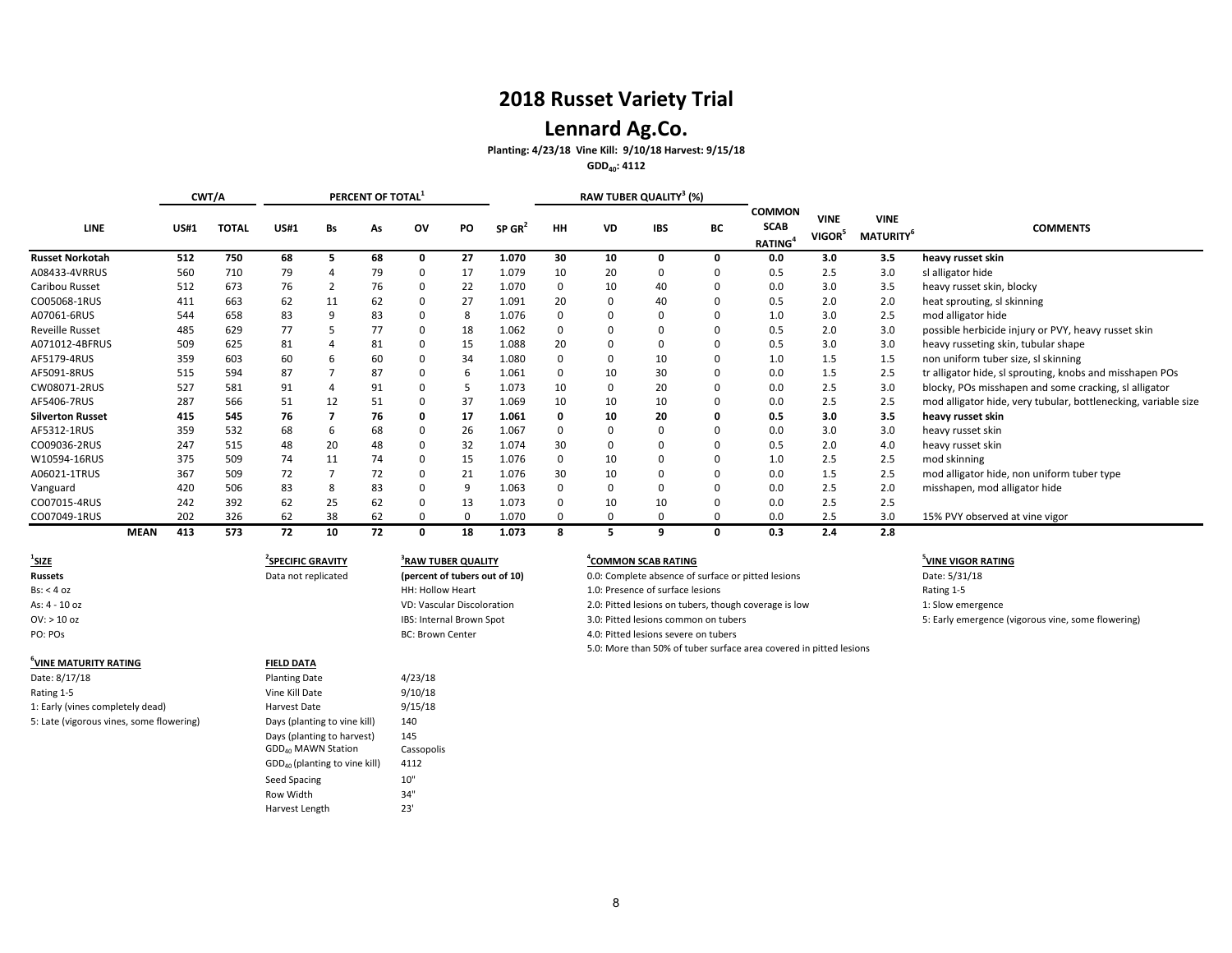## **Verbrigge Potato Farm**

**Planting: 5/31/18 Vine Kill: 9/12/18 Harvest: 10/12/18**

**GDD40: 2640**

|                         |             |             | CWT/A        |             |           | PERCENT OF TOTAL <sup>1</sup> |    |                |                      |              |           | RAW TUBER QUALITY <sup>3</sup> (%) |          |                                                     |                                   |                                      |
|-------------------------|-------------|-------------|--------------|-------------|-----------|-------------------------------|----|----------------|----------------------|--------------|-----------|------------------------------------|----------|-----------------------------------------------------|-----------------------------------|--------------------------------------|
| <b>LINE</b>             |             | <b>US#1</b> | <b>TOTAL</b> | <b>US#1</b> | <b>Bs</b> | As                            | ov | PO             | $SP$ GR <sup>2</sup> | HH           | <b>VD</b> | <b>IBS</b>                         | ВC       | <b>COMMON</b><br><b>SCAB</b><br>RATING <sup>4</sup> | <b>VINE</b><br>VIGOR <sup>5</sup> | <b>VINE</b><br>MATURITY <sup>6</sup> |
| Mountain Gem            |             | 478         | 529          | 91          | 6         | 49                            | 42 | 3              | 1.075                | 0            | 0         | $\Omega$                           | 0        | 0                                                   | 3.5                               | 3.0                                  |
| A07061-6RUS             |             | 444         | 559          | 80          | 15        | 59                            | 21 | 5              | 1.083                | 0            | 0         | 10                                 | 0        | 0                                                   | 3.5                               | 4.5                                  |
| AF5406-7RUS             |             | 385         | 463          | 83          | 2         | 23                            | 60 | 15             | 1.083                | 0            | 10        | 0                                  | 0        | 0                                                   | 4.0                               | 4.0                                  |
| <b>Reveille Russet</b>  |             | 377         | 473          | 80          | 11        | 49                            | 31 | 9              | 1.072                | 10           | 0         | 30                                 | 0        | 0                                                   | 3.5                               | 3.0                                  |
| A08433-4VRRUS           |             | 377         | 447          | 85          | 5         | 47                            | 38 | 10             | 1.083                | 0            | 0         | 0                                  | O        | 0                                                   | 4.5                               | 5.0                                  |
| Vanguard                |             | 351         | 503          | 70          | 15        | 54                            | 16 | 15             | 1.074                | 0            | 0         | 0                                  | O        |                                                     | 4.0                               | 2.5                                  |
| <b>Russet Norkotah</b>  |             | 348         | 428          | 81          | 6         | 43                            | 38 | 13             | 1.086                | 0            | 30        | 0                                  | 0        |                                                     | 4.0                               | 3.5                                  |
| CW08071-2RUS            |             | 330         | 353          | 93          | 5         | 64                            | 29 | 2              | 1.087                | 0            | 0         | 20                                 | 0        | 0                                                   | 3.5                               | 3.5                                  |
| W10594-16RUS            |             | 313         | 385          | 81          | 13        | 55                            | 26 | 6              | 1.081                | 0            | 0         | 10                                 | 0        | 0                                                   | 4.0                               | 3.5                                  |
| Caribou Russet          |             | 302         | 347          | 87          | 6         | 40                            | 47 | 7              | 1.080                | 0            | 10        | 0                                  | ŋ        | O                                                   | 5.0                               | 3.5                                  |
| CO07015-4RUS            |             | 277         | 344          | 80          | 18        | 68                            | 12 | 2              | 1.078                | 0            | 30        | 0                                  | O        |                                                     | 4.5                               | 2.5                                  |
| <b>Silverton Russet</b> |             | 274         | 311          | 88          | 10        | 60                            | 28 | $\overline{2}$ | 1.076                | 0            | 0         | 0                                  | 0        |                                                     | 5.0                               | 3.5                                  |
| A06021-1TRUS            |             | 267         | 392          | 68          | 16        | 43                            | 25 | 16             | 1.082                | 0            | 0         | 10                                 | 0        | O                                                   | 3.5                               | 3.5                                  |
| AF5091-8RUS             |             | 265         | 336          | 78          | 12        | 41                            | 37 | 10             | 1.073                | 0            | 0         | $\Omega$                           | $\Omega$ | 0                                                   | 4.5                               | 3.5                                  |
| CO05068-1RUS            |             | 257         | 329          | 78          | 13        | 59                            | 19 | 9              | 1.098                | 10           | 0         | 10                                 | 0        | $\Omega$                                            | 5.0                               | 4.5                                  |
| CO07049-1RUS            |             | 235         | 303          | 77          | 19        | 70                            |    | 4              | 1.084                | 0            | 0         | $\Omega$                           | 0        |                                                     | 4.5                               | 3.5                                  |
| AF5312-1RUS             |             | 154         | 231          | 67          | 30        | 58                            | 9  | 3              | 1.082                | 20           | 0         | 10                                 | 0        |                                                     | 5.0                               | 3.0                                  |
| CO09036-2RUS            |             | 154         | 241          | 64          | 24        | 54                            | 10 | 12             | 1.074                | 0            | 0         | 0                                  | $\Omega$ | $\Omega$                                            | 4.5                               | 3.0                                  |
|                         | <b>MEAN</b> | 310         | 387          | 80          | 13        | 52                            | 28 | 8              | 1.081                | $\mathbf{2}$ | 4         | 6                                  | 0        | 0.0                                                 | 4.2                               | 3.5                                  |

| $\frac{1}{2}$ SIZE | <sup>2</sup> SPECIFIC GRAVITY |
|--------------------|-------------------------------|
| <b>Russets</b>     | Data not replicated           |

| <sup>5</sup> VINE VIGOR RATING          | 6 |
|-----------------------------------------|---|
| Date: 7/13/18                           |   |
| Rating 1-5                              | F |
| 1: Slow emergence                       | 1 |
| 5: Early emergence (vigorous vine, some | д |
| flowering)                              |   |

## **SPECIFIC GRAVITY <sup>4</sup> 3 RAW TUBER QUALITY** As: 4 - 10 oz VD: Vascular Discoloration **(percent of tubers out of 10)**

#### **VINE MATURITY RATING FIELD DATA**

#### **COMMON SCAB RATING**

HH: Hollow Heart 1.0: Presence of surface lesions IBS: Internal Brown Spot 3.0: Pitted lesions common on tubers PO: Pickouts BC: Brown Center 4.0: Pitted lesions severe on tubers 5.0: More than 50% of tuber surface area covered in pitted lesions 0.0: Complete absence of surface or pitted lesions 2.0: Pitted lesions on tubers, though coverage is low

| *****************************           | "                                        |                                 |          |
|-----------------------------------------|------------------------------------------|---------------------------------|----------|
| Date: 7/13/18                           | Date: 8/29/18                            | <b>Planting Date</b>            | 5/31/18  |
| Rating 1-5                              | Rating 1-5                               | Vine Kill Date                  | 9/12/18  |
| 1: Slow emergence                       | 1: Early (vines completely dead)         | Harvest Date                    | 10/12/18 |
| 5: Early emergence (vigorous vine, some | 5: Late (vigorous vines, some flowering) | Days (planting to vine kill)    | 104      |
| flowering)                              |                                          | Days (planting to harvest)      | 134      |
|                                         |                                          | GDD <sub>40</sub> MAWN Station  | Escanaba |
|                                         |                                          | $GDD40$ (planting to vine kill) | 2640     |
|                                         |                                          | Seed Spacing                    | 10"      |
|                                         |                                          | Row Width                       | 36"      |
|                                         |                                          | Harvest Length                  | 23'      |
|                                         |                                          |                                 |          |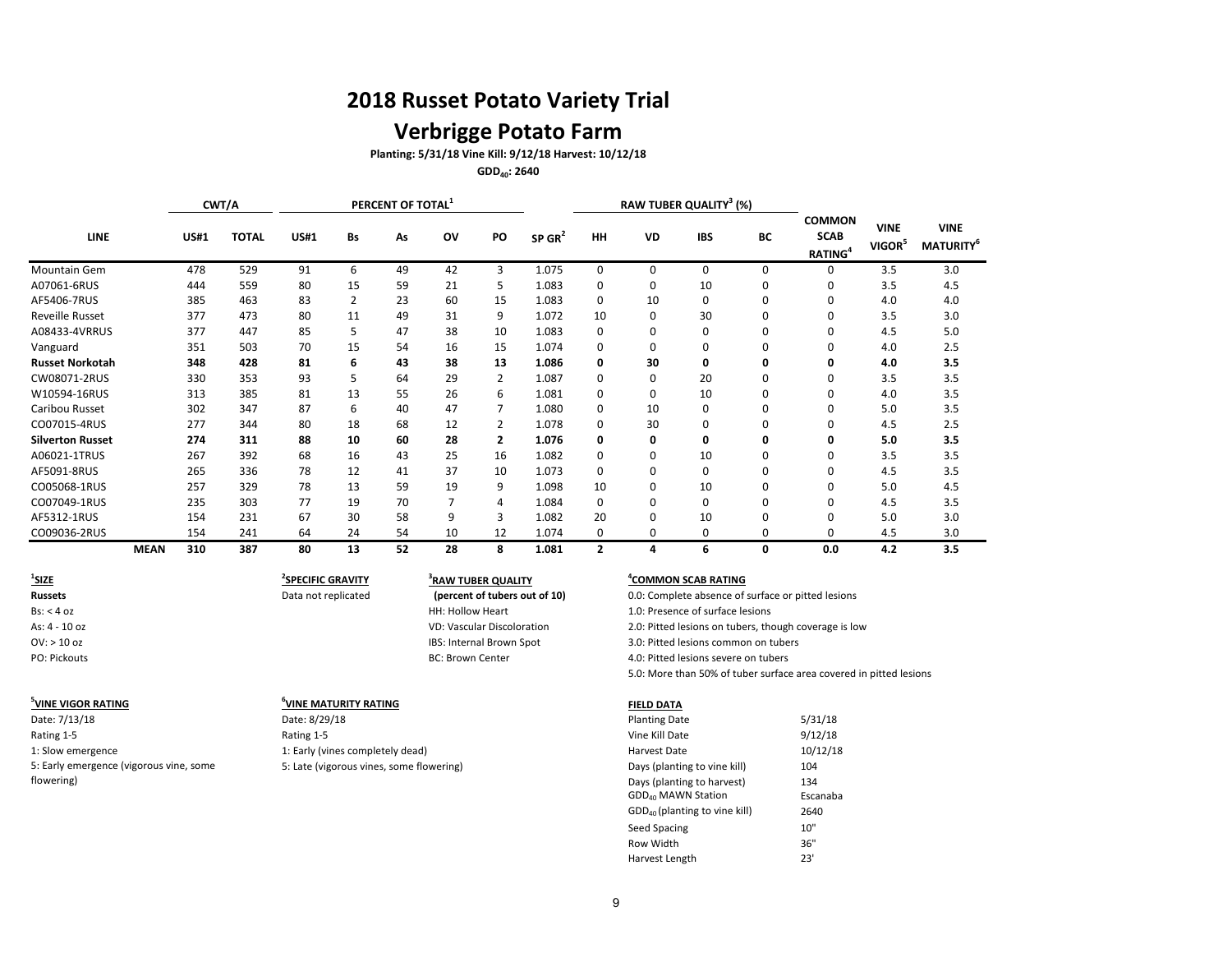## **2018 Russet Potato Variety Trial Walther Farms NFPT and Add Ons**

**Planting: 4/30/18 Vine Kill: 8/31/18 Harvest: 10/4/18**

**GDD40: 3746**

|                         |             | CWT/A        |             |                | PERCENT OF TOTAL |                |                |                      |             |              | RAW TUBER QUALITY <sup>4</sup> (%) |             |                                                     |                                   |                                             |                                                             |
|-------------------------|-------------|--------------|-------------|----------------|------------------|----------------|----------------|----------------------|-------------|--------------|------------------------------------|-------------|-----------------------------------------------------|-----------------------------------|---------------------------------------------|-------------------------------------------------------------|
| <b>LINE</b>             | <b>US#1</b> | <b>TOTAL</b> | <b>US#1</b> | Bs             | As               | OV             | PO             | $SP$ GR <sup>2</sup> | HH          | VD           | <b>IBS</b>                         | ВC          | <b>COMMON</b><br><b>SCAB</b><br>RATING <sup>5</sup> | <b>VINE</b><br>VIGOR <sup>7</sup> | <b>VINE</b><br><b>MATURITY</b> <sup>8</sup> | <b>COMMENTS</b>                                             |
| AOR10633-1              | 807         | 921          | 88          | 3              | 88               | 0              | 9              | 1.081                | $\mathbf 0$ | $\mathbf{0}$ | 60                                 | 0           | 1.0                                                 | 2.5                               | 4.0                                         | mod alligator hide, GCs in POs                              |
| OR12133-10              | 790         | 915          | 86          | $\overline{4}$ | 84               | $\overline{2}$ | 10             | 1.075                | 0           | 20           | 30                                 | $\mathbf 0$ | 0.0                                                 | 3.0                               | 4.5                                         | knobs and misshapen POs, mod alligator hide                 |
| A08433-4sto             | 736         | 981          | 75          | $\overline{4}$ | 75               | $\mathbf 0$    | 21             | 1.072                | 10          | $\mathbf 0$  | $\Omega$                           | $\Omega$    | 0.0                                                 | 2.0                               | 4.0                                         | sl alligator hide, misshapen POs                            |
| AF5492-6                | 654         | 763          | 86          | $\overline{7}$ | 86               | $\mathbf 0$    | $\overline{7}$ | 1.076                | 40          | 0            | $\Omega$                           | 0           | 1.0                                                 | 2.5                               | 4.0                                         | mod alligator hide, misshapen POs                           |
| W13012-18rus            | 649         | 802          | 81          | 9              | 81               | $\mathbf 0$    | 10             | 1.080                | 50          | $\Omega$     | $\Omega$                           | 0           | 0.0                                                 | 1.0                               | 5.0                                         | heavy russet skin type, misshapen POs                       |
| AOR08540-1              | 603         | 742          | 81          | $\overline{7}$ | 81               | $\mathbf 0$    | 12             | 1.074                | 80          | $\mathbf 0$  | $\Omega$                           | 0           | 2.0                                                 | 2.5                               | 4.5                                         | GCs and misshapen POs, sl alligator hide                    |
| A071012-4BF             | 573         | 725          | 79          | 3              | 79               | $\mathbf 0$    | 18             | 1.085                | 70          | 30           | $\Omega$                           | 0           | 1.0                                                 | 2.5                               | 4.0                                         | mod alligator hide, misshapen POs                           |
| A07705-4                | 554         | 796          | 70          | $\overline{7}$ | 70               | 0              | 23             | 1.067                | 0           | 10           | 30                                 | 0           | 0.0                                                 | 1.5                               | 4.0                                         | GCs and misshapen POs, mod alligator hide                   |
| AF5644-8                | 512         | 617          | 83          | 9              | 83               | $\mathbf 0$    | 8              | 1.074                | 50          | $\mathbf 0$  | $\Omega$                           | $\Omega$    | 0.0                                                 | 1.5                               | 5.0                                         | mod alligator hide, misshapen and knobs in POs              |
| AAF10237-4              | 512         | 767          | 67          | 6              | 65               | $\overline{2}$ | 27             | 1.071                | $\mathbf 0$ | 50           | 10                                 | 0           | 2.5                                                 | 2.0                               | 5.0                                         | GCs and misshapen POs, sl alligator hide                    |
| W13A11229-1rus          | 508         | 605          | 84          | 8              | 84               | $\mathbf 0$    | 8              | 1.080                | 10          | 20           | 10                                 | $\mathbf 0$ | 0.0                                                 | 1.5                               | 4.0                                         | sl alligator hide, misshapen POs                            |
| AAF10615-1              | 489         | 575          | 85          | 5              | 85               | $\mathbf 0$    | 10             | 1.080                | 50          | 20           | 70                                 | $\Omega$    | 0.0                                                 | 2.5                               | 4.0                                         | sl alligator hide, knobs and GCs in POs                     |
| A11226-1                | 479         | 580          | 83          | 3              | 83               | $\mathbf 0$    | 14             | 1.064                | $\mathbf 0$ | 10           | $\Omega$                           | $\Omega$    | 1.0                                                 | 1.0                               | 4.0                                         | mod alligator hide, knobs in POs                            |
| A07061-6RUS             | 475         | 612          | 78          | 11             | 76               | $\overline{2}$ | 11             | 1.069                | $\Omega$    | $\mathbf 0$  | $\Omega$                           | O           | 1.0                                                 | 2.5                               | 4.0                                         | knobs and misshapen POs, sl alligator hide                  |
| NDAF113476CB-3          | 457         | 582          | 79          | 9              | 79               | $\mathbf 0$    | 12             | 1.081                | 40          | $\mathbf 0$  | $\Omega$                           | 0           | 2.0                                                 | 1.5                               | 4.0                                         | mod alligator hide, knobs in POs                            |
| AOR06576-1              | 448         | 784          | 57          | 9              | 57               | $\mathbf 0$    | 34             | 1.065                | 10          | $\mathbf 0$  | $\Omega$                           | 0           | 1.5                                                 | 2.0                               | 3.5                                         | misshapen and knobs in POs, trace alligator hide            |
| <b>Ranger Russet</b>    | 426         | 644          | 66          | 12             | 66               | $\mathbf 0$    | 22             | 1.080                | $\mathbf 0$ | 10           | $\Omega$                           | $\Omega$    | 0.0                                                 | 1.5                               | 4.0                                         | heavy russet skin, misshapen and GCs POs, sl alligator hide |
| AO02183-2               | 420         | 565          | 74          | 15             | 74               | 0              | 11             | 1.072                | 80          | $\mathbf 0$  | $\Omega$                           | 0           | 0.5                                                 | 2.0                               | 4.0                                         | heavy russet skin, mod alligator hide, GCs and knobs in POs |
| AF5494-3                | 419         | 545          | 77          | 5              | 69               | 8              | 18             | 1.060                | 50          | 10           | $\Omega$                           | $\Omega$    | 0.0                                                 | 2.5                               | 3.0                                         | knobs and misshapen POs, trace alligator hide               |
| ND12241YB-2Russ         | 410         | 587          | 70          | $\overline{7}$ | 70               | $\mathbf 0$    | 23             | 1.082                | 80          | $\mathbf 0$  | $\Omega$                           | $\Omega$    | 2.0                                                 | 1.5                               | 4.0                                         | mod alligator hide, GC and knobs in Pos                     |
| A07769-4                | 408         | 500          | 82          | $\overline{4}$ | 82               | $\mathbf 0$    | 14             | 1.079                | $\mathbf 0$ | 20           | 20                                 | $\Omega$    | 1.0                                                 | 2.0                               | 4.0                                         | mishappen POs                                               |
| CO10091-1RUS            | 407         | 495          | 82          | 11             | 82               | $\mathbf 0$    | $\overline{7}$ | 1.073                | 10          | $\mathbf 0$  | $\Omega$                           | $\Omega$    | 1.0                                                 | 1.5                               | 3.0                                         | mod alligator hide, GC and misshapen POS                    |
| AF5406-7                | 403         | 579          | 70          | 10             | 70               | $\mathbf 0$    | 20             | 1.066                | $\mathbf 0$ | $\mathbf 0$  | 10                                 | $\Omega$    | 0.0                                                 | 1.5                               | 4.0                                         | mod alligator hide, misshapen POs                           |
| A10595-13sto            | 388         | 462          | 83          | $\overline{7}$ | 81               | $\overline{2}$ | 10             | 1.079                | 50          | $\mathbf 0$  | $\Omega$                           | $\mathbf 0$ | 1.5                                                 | 2.0                               | 3.0                                         | misshapen POs                                               |
| A10594-4sto             | 373         | 584          | 64          | $\overline{2}$ | 64               | $\mathbf 0$    | 34             | 1.080                | 10          | 30           | 10                                 | 10          | 1.5                                                 | 2.5                               | 3.0                                         | mod alligator hide, GC and misshapen Pos                    |
| ND050032-4Russ          | 346         | 511          | 68          | 9              | 68               | $\mathbf 0$    | 23             | 1.076                | $\Omega$    | $\Omega$     | 60                                 | $\mathbf 0$ | 0.0                                                 | 1.0                               | 4.0                                         | mod alligator hide, misshapen POs                           |
| <b>Russet Burbank</b>   | 344         | 628          | 55          | 16             | 55               | 0              | 29             | 1.072                | $\Omega$    | 0            | $\Omega$                           | $\Omega$    | 0.0                                                 | 1.5                               | 4.0                                         | sl alligator hide, misshapen POs                            |
| AF5661-13               | 328         | 420          | 78          | 19             | 78               | $\mathbf 0$    | 3              | 1.068                | 20          | 10           | $\Omega$                           | 0           | 0.0                                                 | 2.0                               | 5.0                                         | sl alligator hide, misshapen POs                            |
| A07098-4                | 302         | 431          | 70          | 19             | 70               | $\mathbf 0$    | 11             | 1.064                | 0           | 10           | $\Omega$                           | 0           | 1.0                                                 | 2.0                               | 4.0                                         | sl alligator hide, knobs in POs                             |
| A10947-3CSR             | 274         | 400          | 68          | 9              | 68               | $\mathbf 0$    | 23             | 1.075                | 10          | $\mathbf 0$  | $\Omega$                           | 0           | 0.0                                                 | 1.5                               | 3.5                                         | misshapen and knobs in POs, tr alligator hide               |
| AF5628-2                | 263         | 326          | 81          | 6              | 81               | $\mathbf 0$    | 13             | 1.065                | $\mathbf 0$ | $\mathbf 0$  | 10                                 | $\Omega$    | 0.0                                                 | 2.0                               | 2.5                                         | GCs in POs, trace alligator hide                            |
| A11188-1                | 253         | 435          | 58          | 12             | 58               | $\mathbf 0$    | 30             | 1.058                | 0           | 20           | $\Omega$                           | $\Omega$    | 2.5                                                 | 2.0                               | 4.0                                         | mod alligator hide, mishapen and GC in Pos                  |
| AF5071-2                | 237         | 478          | 50          | 9              | 50               | $\mathbf 0$    | 41             | 1.069                | 40          | 10           | $\Omega$                           | $\Omega$    | 0.0                                                 | 3.0                               | 4.0                                         | poor tuber type, misshapen and GCs in POs                   |
| AAF07521-1              | 232         | 443          | 53          | 6              | 53               | $\mathbf 0$    | 41             | 1.068                | $\Omega$    | $\mathbf 0$  | $\Omega$                           | 0           | 0.0                                                 | 1.5                               | 5.0                                         | knobs and GCs in POs, trace alligator hide                  |
| COAF11149-5             | 230         | 336          | 69          | 14             | 69               | $\mathbf 0$    | 17             | 1.053                | $\Omega$    | $\mathbf 0$  | $\Omega$                           | 0           | 0.0                                                 | 1.0                               | 3.0                                         | heavy russet skin type, GC in POs, sl alligator hide        |
| A11737-1LB              | 226         | 313          | 72          | 20             | 72               | $\mathbf 0$    | 8              | 1.070                | $\Omega$    | $\Omega$     | $\Omega$                           | O           | 1.0                                                 | 2.0                               | 3.0                                         | GCs in POs, sl alligator hide                               |
| CO10087-4RUS            | 224         | 355          | 63          | 19             | 63               | $\mathbf 0$    | 18             | 1.073                | 50          | $\Omega$     | $\Omega$                           | $\Omega$    | 1.0                                                 | 1.5                               | 2.5                                         | GCs in POs, sl alligator                                    |
| TX13590-9Ru             | 200         | 257          | 78          | 9              | 78               | $\mathbf 0$    | 13             | 1.067                | 50          | $\mathbf 0$  | $\Omega$                           | $\mathbf 0$ | 0.5                                                 | 1.5                               | 4.0                                         | trace alligator hide, pear shaped POs                       |
| CO09036-2RUS            | 138         | 312          | 44          | 22             | 44               | $\mathbf 0$    | 34             | 1.060                | 30          | $\mathbf 0$  | $\mathbf 0$                        | 0           | 1.0                                                 | 1.0                               | 4.0                                         | sl alligator hide, GCs and knobs in POs                     |
| *A08433-4VRRUS          | 759         | 935          | 81          | 5              | 81               | $\mathbf 0$    | 14             | 1.075                | 10          | $\mathbf 0$  | 10                                 | 0           | 0.0                                                 | 2.0                               | 4.0                                         | sl alligator hide, pointed tubers in POs                    |
| AF5657-1RUS             | 649         | 734          | 88          | 4              | 88               | 0              | 8              | 1.061                | $\Omega$    | 0            | 20                                 | $\Omega$    | 2.0                                                 | 1.0                               | 3.5                                         | medium rssuet skin type, GCs in POs, mod alligator hide     |
| <b>Silverton Russet</b> | 594         | 720          | 82          | 6              | 82               | $\mathbf 0$    | 12             | 1.064                | 0           | 0            | 40                                 | 10          | 2.5                                                 | 2.5                               | 4.0                                         | GCs, misshapen tubers, mod alligator hide                   |
| AOR06576-1              | 578         | 754          | 77          | $\overline{7}$ | 77               | $\mathbf 0$    | 16             | 1.072                | 20          | 0            | $\Omega$                           | $\Omega$    | 1.0                                                 | 2.0                               | 3.5                                         | mod alligator hide, knobs and GCs in POs                    |
| Castle Russet           | 572         | 650          | 88          | 6              | 88               | $\mathbf 0$    | 6              | 1.077                | 60          | $\Omega$     | $\Omega$                           | $\Omega$    | 0.0                                                 | 1.5                               | 4.0                                         | mod alligator hide, misshapen tubers in POs                 |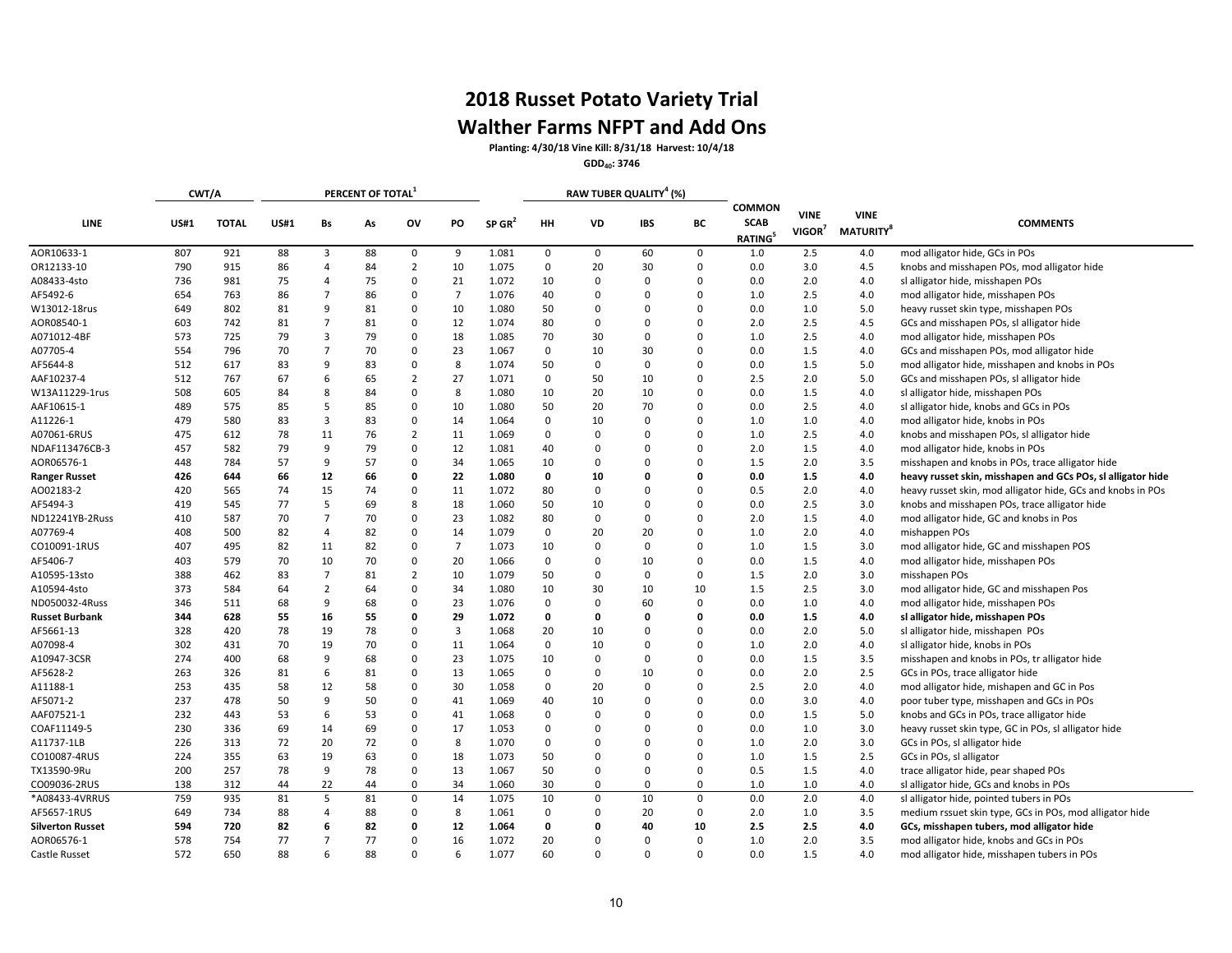| <b>Reveille Russet</b> | 571                | 648 | 88 |    | 86 |          | 8  | 1.064 | $\Omega$ | $\Omega$    |    |    | 0.5 | 2.0 | 4.0 | heavy russet skin type, misshapen POs                        |
|------------------------|--------------------|-----|----|----|----|----------|----|-------|----------|-------------|----|----|-----|-----|-----|--------------------------------------------------------------|
| Caribou Russet         | 559                | 865 | 65 | 5  | 65 | 0        | 30 | 1.073 | 0        | 0           | 60 |    | 0.0 | 2.5 | 3.5 | misshapen and GCs in POs, sl alligator hide                  |
| CO05068-1RUS           | 559                | 763 | 73 | 11 | 73 |          | 16 | 1.083 | 80       | 30          | 30 |    | 0.5 | 2.5 | 4.0 | GCs, knobs and misshapen POs, sl alligator hide              |
| CW08071-2RUS           | 534                | 706 | 76 |    | 76 |          | 17 | 1.068 |          | 0           |    |    | 0.0 | 2.0 | 4.0 | mod alligator hide, GCs and knobs in POs                     |
| A07061-6RUS            | 523                | 663 | 78 |    | 77 |          | 15 | 1.073 | 0        | 20          |    |    | 1.0 | 2.0 | 5.0 | GCs and misshapen POs, trace alligator hide                  |
| Vanguard               | 494                | 614 | 80 | 6  | 80 |          | 14 | 1.060 | 0        | $\mathbf 0$ |    |    | 0.0 | 2.0 | 4.0 | GCs and misshapen POs, sl alligator hide                     |
| AF5179-4RUS            | 472                | 743 | 64 | 6  | 64 |          | 30 | 1.080 | 10       | 0           | 60 |    | 1.0 | 2.5 | 4.0 | sl alligator hide, misshapen and GCs in POs                  |
| AOR07781-5             | 457                | 626 | 73 | 10 | 73 |          | 17 | 1.077 | 20       | 10          |    |    | 0.0 | 2.5 | 3.0 | mod alligator hide, knobby, mishappen                        |
| COAF11112-10RUS        | 455                | 587 | 78 | 6  | 78 |          | 16 | 1.054 | 20       | 0           |    |    | 2.5 | 1.5 | 4.0 | GCs and misshapen POs, sl alligator hide                     |
| AF5091-8RUS            | 446                | 629 | 71 | 6  | 71 | $\Omega$ | 23 | 1.062 | 0        | 10          |    |    | 1.0 | 2.5 | 4.0 | GCs, knobby, mishappen oversize tubers                       |
| <b>Russet Norkotah</b> | 445                | 660 | 68 | 8  | 68 |          | 24 | 1.071 |          | 0           |    |    | 0.0 | 2.0 | 4.0 | mod alligator hide, GCs and misshapen in POs                 |
| AF5468-5RUS            | 439                | 560 | 78 |    | 78 |          | 15 | 1.065 | 30       | 0           |    |    | 0.0 | 2.5 | 4.0 | misshapen POs, sl alligator hide                             |
| AO06191-1RUS           | 436                | 500 | 87 |    | 87 |          | 8  | 1.069 | 70       | 0           |    |    | 0.5 | 1.5 | 3.0 | heavy russet skin type, sl alligator hide, misshapen POs     |
| CO09036-2RUS           | 434                | 778 | 56 | 23 | 56 |          | 21 | 1.075 | 30       | $\mathbf 0$ |    |    | 0.0 | 2.0 | 5.0 | sl alligator hide, misshapen POs, bottle necking             |
| WAF10612-1RUS          | 424                | 542 | 78 | 12 | 78 | $\Omega$ | 10 | 1.076 | 20       | 10          |    |    | 2.5 | 2.5 | 4.0 | mod alligator hide, knobs in POs                             |
| CO10091-1RUS           | 409                | 476 | 86 | 11 | 86 |          | -3 | 1.074 | 20       | $\mathbf 0$ |    |    | 0.0 | 2.0 | 3.5 | mod alligator hide, GCs and misshapen POs, heavy russet skin |
| A06021-1TRUS           | 375                | 461 | 81 | 10 | 81 |          | 9  | 1.079 | 20       | 0           |    |    | 1.5 | 1.0 | 4.0 | misshappen POs, sl alligator hide                            |
| COAF11112-13RUS        | 355                | 452 | 78 | 10 | 78 |          | 12 | 1.058 | 0        | $\mathbf 0$ | 20 |    | 1.0 | 2.0 | 3.0 | mod alligator hide, misshapen POs, heavy russet skin         |
| AF5659-1RUS            | 348                | 531 | 65 | 14 | 65 |          | 21 | 1.062 | 30       | $\mathbf 0$ |    |    | 2.0 | 1.5 | 3.0 | severe alligator hide, GCs in POs, poor tuber appearance     |
| <b>Mountain Gem</b>    | 330                | 535 | 62 | 5  | 62 |          | 33 | 1.072 | 30       | 10          |    | 10 | 0.0 | 1.5 | 5.0 | mod alligator hide, mishapen and GCs in POs                  |
| AF5312-1RUS            | 317                | 549 | 58 | 6  | 58 |          | 36 | 1.068 | 0        | $\mathbf 0$ |    |    | 2.5 | 1.5 | 4.0 | misshapen and knobs in POs, sl alligator hide                |
| CO07015-4RUS           | 307                | 422 | 73 | 21 | 73 |          | -6 | 1.070 | 0        | $\mathbf 0$ |    |    | 0.0 | 2.5 | 2.5 | heavy russet skin type, misshapen POs                        |
| CO10087-4RUS           | 294                | 410 | 72 | 18 | 72 |          | 10 | 1.074 | 50       | 10          |    |    | 0.0 | 2.5 | 3.0 | heavy russet skin, mod alligator hide                        |
| CO07049-1RUS           | 230                | 464 | 50 | 32 | 50 |          | 18 | 1.066 | $\Omega$ | 0           | 10 |    | 0.0 | 2.0 | 3.5 | GCs in POs, sl alligator hide                                |
| <b>Goldrush Russet</b> | 168                | 405 | 41 | 11 | 41 |          | 48 | 1.059 | 10       | 0           |    |    | 0.0 | 2.0 | 3.5 | misshapen and GCs in pickoputs                               |
|                        | 439<br><b>MEAN</b> | 596 | 73 | 9  | 73 |          | 18 |       | 20       | 6           | 9  |    | 0.7 | 1.9 | 3.9 |                                                              |

| $^{\prime}$ SIZE                         | <b>SPECIFIC GRAVITY</b>                                      | <b>RAW TUBER QUALITY</b>          | "COMMON SCAB RATING                                                | <sup>3</sup> VINE VIGOR RATII |
|------------------------------------------|--------------------------------------------------------------|-----------------------------------|--------------------------------------------------------------------|-------------------------------|
| <b>Russets</b>                           | Data not replicated                                          | (percent of tubers out of 10)     | 0.0: Complete absence of surface or pitted lesions                 | Date: 5/31/18                 |
| Bs: < 4 oz                               |                                                              | HH: Hollow Heart                  | 1.0: Presence of surface lesions                                   | Rating 1-5                    |
| As: 4 - 10 oz                            |                                                              | <b>VD: Vascular Discoloration</b> | 2.0: Pitted lesions on tubers, though coverage is low              | 1: Slow emergence             |
| $OV:$ > 10 oz                            |                                                              | IBS: Internal Brown Spot          | 3.0: Pitted lesions common on tubers                               | 5: Early emergence            |
| PO: POs                                  |                                                              | <b>BC: Brown Center</b>           | 4.0: Pitted lesions severe on tubers                               |                               |
|                                          |                                                              |                                   | 5.0: More than 50% of tuber surface area covered in pitted lesions |                               |
| VINE MATURITY RATING                     | <b>FIELD DATA</b>                                            |                                   |                                                                    |                               |
| Date: 8/14/18                            | <b>Planting Date</b>                                         | 4/30/18                           | * Denotes beginning of Add Ons trial                               |                               |
| Rating 1-5                               | Vine Kill Date                                               | 8/31/18                           |                                                                    |                               |
| 1: Early (vines completely dead)         | Harvest Date                                                 | 10/4/18                           |                                                                    |                               |
| 5: Late (vigorous vines, some flowering) | Days (planting to vine kill)                                 | 123                               |                                                                    |                               |
|                                          | Days (planting to harvest)<br>GDD <sub>40</sub> MAWN Station | 157<br>Mendon                     |                                                                    |                               |
|                                          | $GDD40$ (planting to vine kill)                              | 3746                              |                                                                    |                               |
|                                          | Seed Spacing                                                 | 10"                               |                                                                    |                               |
|                                          | Row Width                                                    | 34"                               |                                                                    |                               |

Harvest Length

Row Width 34"<br>
Harvest Length 15"

| 0.0: Complete absence of surface or pitted lesions                 |
|--------------------------------------------------------------------|
|                                                                    |
| 1.0: Presence of surface lesions                                   |
| 2.0: Pitted lesions on tubers, though coverage is low              |
| 3.0: Pitted lesions common on tubers                               |
| 4.0: Pitted lesions severe on tubers                               |
| 5.0: More than 50% of tuber surface area covered in pitted lesions |

**SUINE VIGOR RATING**<br>Date: 5/31/18 5: Early emergence (vigorous vine, some flowering)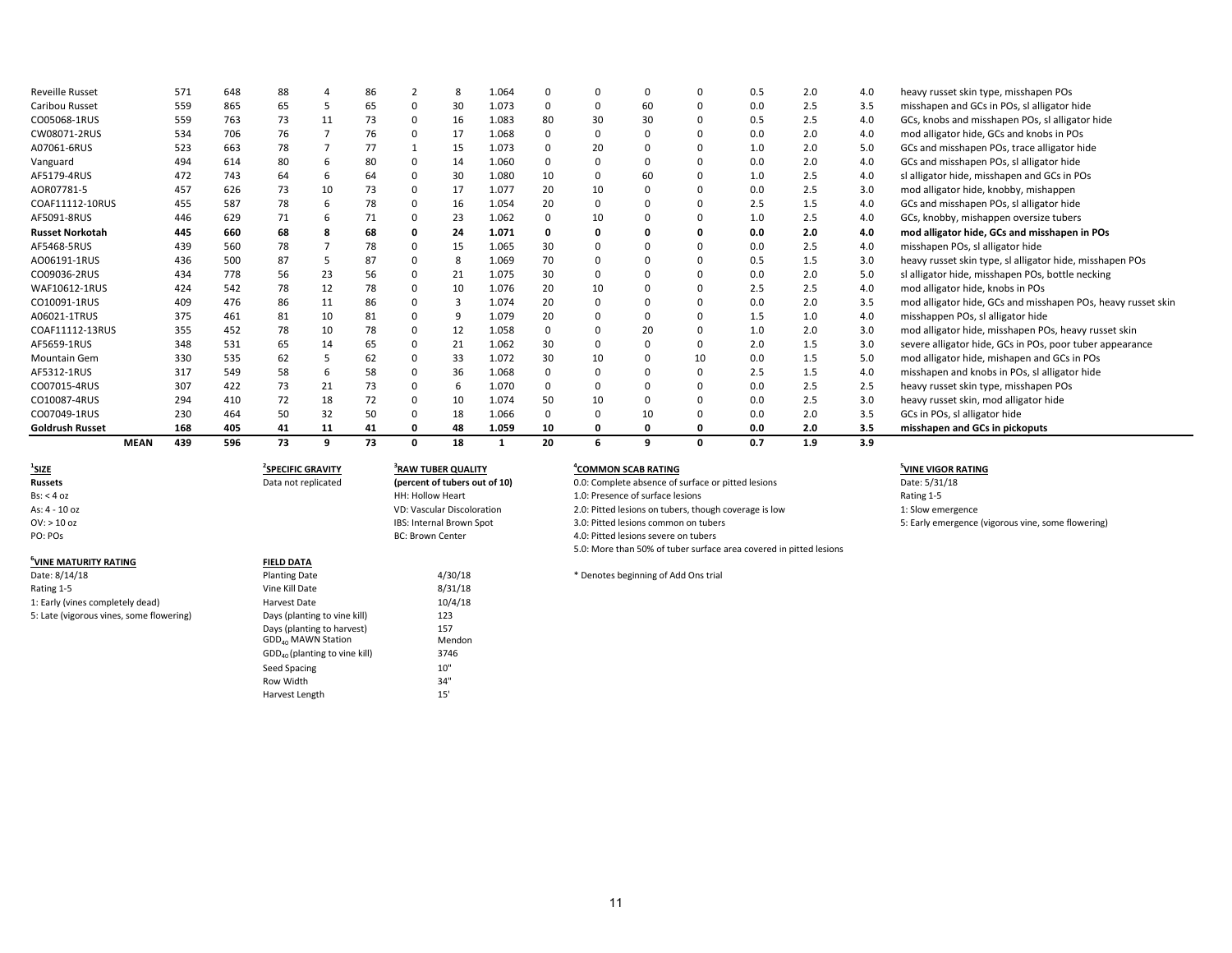## **2018 Russet Variety Trial Walther Norkotah Management Trial Planting: 4/30/18 Vine Kill: 8/31/18 Harvest: 10/7/18**

**GDD40: 3746**

|                             | CWT/A             |                 |                               |                | PERCENT OF TOTAL |                                |                 |                      |                  |                 | RAW TUBER QUALITY <sup>3</sup> (%) |              |                                                     |                                   |                                      |                                                 |
|-----------------------------|-------------------|-----------------|-------------------------------|----------------|------------------|--------------------------------|-----------------|----------------------|------------------|-----------------|------------------------------------|--------------|-----------------------------------------------------|-----------------------------------|--------------------------------------|-------------------------------------------------|
| <b>LINE</b>                 | <b>US#1</b>       | <b>TOTAL</b>    | <b>US#1</b>                   | Bs             | As               | OV                             | PO              | $SP$ GR <sup>2</sup> | HH               | VD              | <b>IBS</b>                         | ВC           | <b>COMMON</b><br><b>SCAB</b><br>RATING <sup>4</sup> | <b>VINE</b><br>VIGOR <sup>5</sup> | <b>VINE</b><br>MATURITY <sup>6</sup> | <b>COMMENTS</b>                                 |
| A08433-4VRRUS               | 606               | 768             | 79                            | 5              | 79               | 0                              | 16              | 1.068                | 27               | 17              | 0                                  | 0            | 0.0                                                 | 2.0                               | 4.3                                  | larger tuber type, misshapen POs                |
| AF5091-8RUS                 | 584               | 729             | 79                            | 3              | 78               |                                | 18              | 1.059                | $\mathbf 0$      | 13              | 13                                 | 0            | 0.3                                                 | 2.5                               | 3.3                                  | mod alligator hide, misshapen POs               |
| A07061-6RUS                 | 570               | 668             | 85                            | 8              | 85               | $\Omega$                       | $\overline{7}$  | 1.070                | $\Omega$         | 17              | $\Omega$                           | 0            | 0.3                                                 | 2.7                               | 4.0                                  | sl alligator hide, misshapen POs                |
| <b>Russet Norkotah</b>      | 554               | 710             | 78                            |                | 78               |                                | 17              | 1.062                | 13               | 33              | 10                                 | 0            | 0.0                                                 | 2.3                               | 3.7                                  | misshapen POs                                   |
| <b>Reveille Russet</b>      | 549               | 679             | 81                            |                | 80               |                                | 14              | 1.061                | 7                | 17              | 3                                  | $\Omega$     | 1.0                                                 | 1.7                               | 3.7                                  | mod alligator hide                              |
| Vanguard                    | 540               | 677             | 80                            |                | 80               |                                | 16              | 1.058                | 0                | 13              | $\Omega$                           | $\Omega$     | 0.7                                                 | 2.2                               | 3.3                                  | misshapen POs                                   |
| WAF10612-1RUS               | 539               | 728             | 74                            | 8              | 74               | n                              | 18              | 1.076                | 17               | 17              | $\Omega$                           | <sup>0</sup> | 1.8                                                 | 2.8                               | 3.7                                  | light russet skin type, mod alligator hide      |
| CW08071-2RUS                | 537               | 631             | 84                            |                | 83               |                                | 11              | 1.068                | 3                | $\overline{7}$  | $\overline{7}$                     | $\Omega$     | 0.8                                                 | 2.3                               | 3.2                                  | sl alligator hide                               |
| <b>Silverton Russet</b>     | 518               | 650             | 80                            |                | 80               |                                | 13              | 1.057                | 20               | 23              | 27                                 | 0            | 0.3                                                 | 2.8                               | 4.0                                  | mod alligator hide                              |
| Caribou Russet              | 497               | 652             | 76                            | 6              | 76               | 0                              | 18              | 1.067                | 13               | 23              | 40                                 | 0            | 0.8                                                 | 3.2                               | 3.7                                  | mod alligator hide, GC in POs                   |
| W10612-8RUS                 | 495               | 745             | 84                            | 6              | 84               | $\Omega$                       | 10              | 1.074                | 0                | 13              | 50                                 | $\Omega$     | 2.0                                                 | 2.5                               | 2.3                                  | misshapen POs                                   |
| CO10091-1RUS                | 475               | 563             | 84                            | 8              | 84               | $\Omega$                       | 8               | 1.075                | 13               |                 | 13                                 | $\Omega$     | 0.8                                                 | 1.8                               | 2.8                                  | heavy russeting, GC in POs                      |
| A06021-1TRUS                | 469               | 630             | 75                            | 8              | 75               |                                | 17              | 1.079                | 37               | 10              | 13                                 | 0            | 1.2                                                 | 1.8                               | 3.7                                  | sl alligator hide, misshapen POs                |
| W10594-16RUS                | 468               | 526             | 70                            | 15             | 70               | <sup>0</sup>                   | 15              | 1.077                | 3                | 3               | $\overline{7}$                     | $\Omega$     | 1.5                                                 | 2.2                               | 3.7                                  | light russet skin type, tr alligator hide       |
| Castle Russet               | 466               | 565             | 82                            | 9              | 82               |                                | 9               | 1.068                | 90               | 10              | $\Omega$                           | 0            | 0.0                                                 | 2.0                               | 4.3                                  | mod alligator hide, second growth in POs        |
| AF5179-4RUS                 | 416               | 602             | 69                            | 5              | 69               | $\Omega$                       | 26              | 1.082                | 3                | 10              | $\Omega$                           | <sup>0</sup> | 0.3                                                 | 2.0                               | 4.0                                  | light russet skin type, mod alligator hide      |
| CO05068-1RUS                | 387               | 560             | 69                            | 14             | 69               |                                | 17              | 1.083                | 33               | $\Omega$        | 43                                 | 0            | 0.3                                                 | 2.7                               | 4.7                                  | sl alligator hide, misshapen POs                |
| A071012-4BFRUS              | 374               | 520             | 72                            | $\overline{7}$ | 72               | $\Omega$                       | 21              | 1.081                | 37               | 3               | 3                                  | 3            | 0.2                                                 | 2.8                               | 4.5                                  | misshapen POs                                   |
| CO07015-4RUS                | 374               | 504             | 74                            | 13             | 74               | $\Omega$                       | 13              | 1.073                | 0                | $\Omega$        | 27                                 | $\Omega$     | 0.0                                                 | 2.3                               | 2.8                                  | mod alligator hide                              |
| AF5406-7RUS                 | 366               | 610             | 60                            | 9              | 59               |                                | 31              | 1.067                | 17               | 3               | 10                                 | 0            | 0.0                                                 | 2.2                               | 4.0                                  | sl alligator hide, lighter russet skin          |
| CO09036-2RUS                | 362               | 582             | 61                            | 25             | 61               | <sup>0</sup>                   | 14              | 1.075                | 0                | 13              | 3                                  | $\Omega$     | 0.3                                                 | 2.3                               | 4.7                                  | heavy russeting, pointed tuber type             |
| CO10087-4RUS                | 360               | 469             | 77                            | 10             | 77               | $\Omega$                       | 13              | 1.078                | 47               | $\Omega$        | 10                                 | $\Omega$     | 0.0                                                 | 2.5                               | 2.2                                  | mod alligator hide                              |
| AF5312-1RUS                 | 281               | 553             | 51                            | 10             | 51               | 0                              | 39              | 1.065                | $\Omega$         |                 | 10                                 | 0            | 0.5                                                 | 2.5                               | 3.3                                  | non uniform tuber type, misshapen and GC in POs |
| CO07049-1RUS                | 274               | 564             | 49                            | 21             | 49               | $\Omega$                       | 30              | 1.072                | $\overline{7}$   | 17              | 3                                  | $\Omega$     | 0.0                                                 | 2.7                               | 2.3                                  | heavy russeting                                 |
| <b>MEAN</b>                 | 461               | 620             | 74                            | 9              | 74               | $\mathbf{0}$                   | 17              | 1.071                | 16               | $\overline{12}$ | 12                                 | 0            | 0.6                                                 | 2.4                               | 3.6                                  |                                                 |
| ANOVA p-value<br><b>HSD</b> | $-.0001$<br>223.5 | 0.0005<br>234.2 | < .0001<br>18.5               | < .0001<br>7.6 | < .0001<br>18.7  | 0.7244                         | < .0001<br>16.2 | < .0001<br>0.008     | $-.0001$<br>38.1 | 0.1374          | < .0001<br>31.4                    | 0.5552       | 0.0015<br>1.9                                       | < .0001<br>0.9                    | < .0001<br>1.3                       |                                                 |
| $1$ SIZE                    |                   |                 | <sup>2</sup> SPECIFIC GRAVITY |                |                  | <sup>3</sup> RAW TUBER QUALITY |                 |                      |                  |                 | <sup>4</sup> COMMON SCAB RATING    |              |                                                     |                                   |                                      | <sup>5</sup> VINE VIGOR RATING                  |

**1**

**SPECIFIC GRAVITY <sup>4</sup> 3 RAW TUBER QUALITY (percent of tubers out of 10)**

**COMMON SCAB RATING**<br> **EXECUTE:** 5/31/18 Date: 5/31/18 Date: 5/31/18 **Russets** Three replicates **Three replicates Three replicates Case Algercent of tubers out of 10** 0.0: Complete absence of surface or pitted lesions Date: 5/31/18 Bs: < 4 oz **Activation** Heart 1.0: Presence of surface lesions and the state of surface lesions Rating 1-5 As: 4 - 10 oz variation 1: Slow emergence VD: Vascular Discoloration 2.0: Pitted lesions on tubers, though coverage is low 1: Slow emergence OV: > 10 oz IBS: Internal Brown Spot 3.0: Pitted lesions common on tubers PO: POS examples a proportion of the BC: Brown Center and the House of the 4.0: Pitted lesions severe on tubers

5.0: More than 50% of tuber surface area covered in pitted lesions

#### **<sup>5</sup>VINE VIGOR RATING**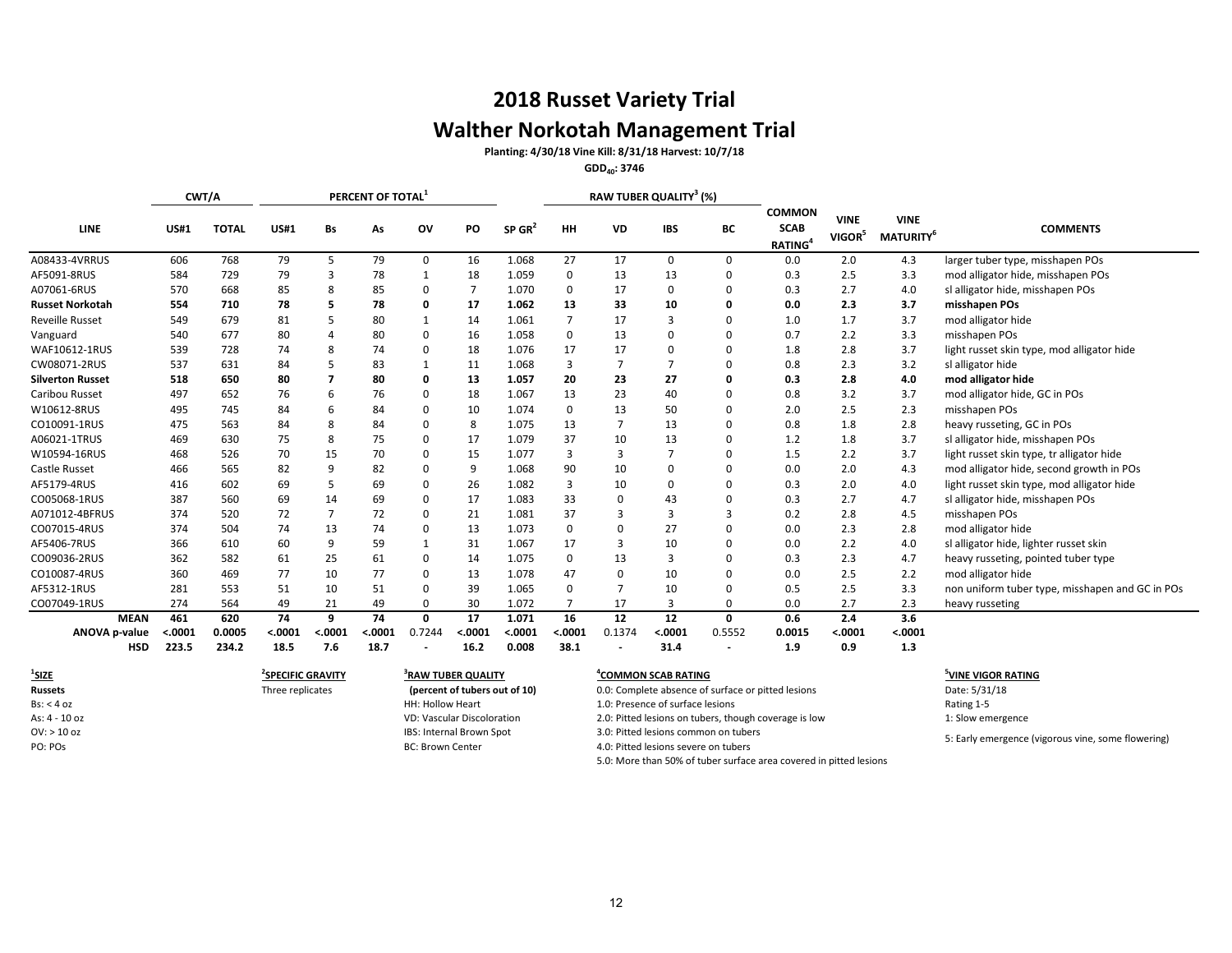| <sup>6</sup> VINE MATURITY RATING        | <b>FIELD DATA</b>                                            |               |
|------------------------------------------|--------------------------------------------------------------|---------------|
| Date: 8/14/18                            | <b>Planting Date</b>                                         | 4/30/18       |
| Rating 1-5                               | Vine Kill Date                                               | 8/31/18       |
| 1: Early (vines completely dead)         | Harvest Date                                                 | 10/7/18       |
| 5: Late (vigorous vines, some flowering) | Days (planting to vine kill)                                 | 123           |
|                                          | Days (planting to harvest)<br>GDD <sub>40</sub> MAWN Station | 160<br>Mendon |
|                                          | $GDD_{40}$ (planting to vine kill)                           | 3746          |
|                                          | Seed Spacing                                                 | 10"           |
|                                          | Row Width                                                    | 34"           |
|                                          | Harvest Length                                               | 23'           |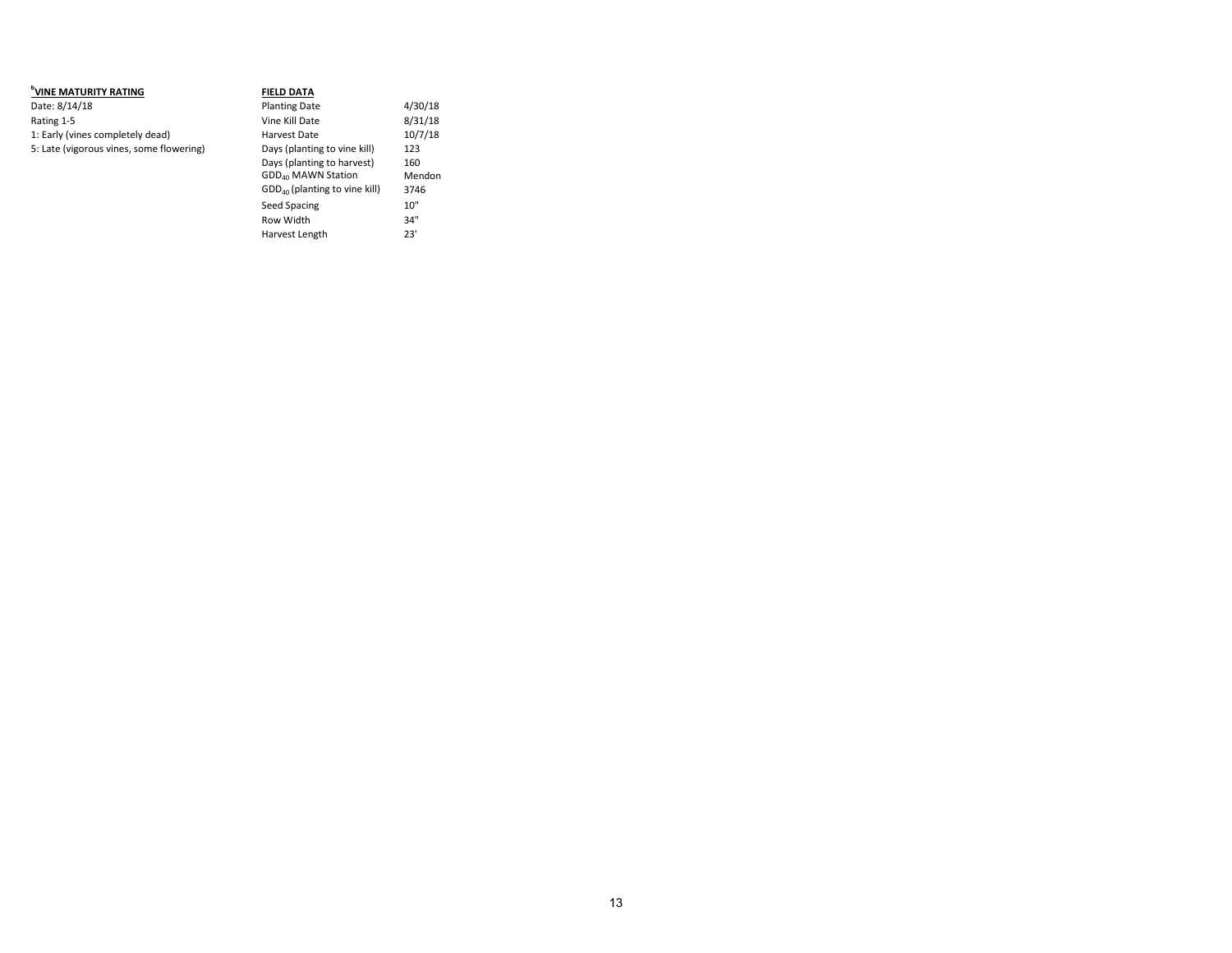## **2018 Russet Variety Trial Walther Silverton Management Trial Planting: 4/26/18 Vine Kill: 8/23/18 Harvest: 9/22/18**

**GDD40: 3501**

|                                            | CWT/A                   |                         |                       |                       | PERCENT OF TOTAL    |          |                |                          |                                   |             | <b>RAW TUBER QUALITY<sup>3</sup> (%)</b> |                    |                                                            |                                   |                                             |                                                     |
|--------------------------------------------|-------------------------|-------------------------|-----------------------|-----------------------|---------------------|----------|----------------|--------------------------|-----------------------------------|-------------|------------------------------------------|--------------------|------------------------------------------------------------|-----------------------------------|---------------------------------------------|-----------------------------------------------------|
| LINE                                       | <b>US#1</b>             | <b>TOTAL</b>            | <b>US#1</b>           | Bs                    | As                  | ov       | PO             | $SP$ GR <sup>2</sup>     | HH                                | <b>VD</b>   | <b>IBS</b>                               | BС                 | <b>COMMON</b><br><b>SCAB</b><br><b>RATING</b> <sup>4</sup> | <b>VINE</b><br>VIGOR <sup>5</sup> | <b>VINE</b><br><b>MATURITY</b> <sup>6</sup> | <b>COMMENTS</b>                                     |
| A07061-6RUS                                | 298                     | 357                     | 83                    | 10                    | 83                  | $\Omega$ | $\overline{7}$ | 1.066                    | 0                                 | 20          | З                                        | 0                  | 0.2                                                        | 2.5                               | 3.7                                         | lighter skin finish                                 |
| CW08071-2RUS                               | 291                     | 338                     | 85                    |                       | 85                  | $\Omega$ | 6              | 1.069                    | 0                                 | 13          | $\Omega$                                 | 0                  | 0.2                                                        | 2.3                               | 2.0                                         | mod alligator hide                                  |
| A08433-4VRRUS                              | 266                     | 393                     | 68                    | 12                    | 68                  | $\Omega$ | 20             | 1.069                    | $\Omega$                          | $\Omega$    | $\Omega$                                 | 0                  | 0.3                                                        | 2.2                               | 3.7                                         | nice skin finish, POs have points and bottlenecking |
| Vanguard                                   | 261                     | 363                     | 72                    | 10                    | 70                  |          | 18             | 1.060                    | $\Omega$                          | 3           | $\Omega$                                 | 0                  | 0.0                                                        | 2.0                               | 2.8                                         | misshapen and GC in POs                             |
| CO05068-1RUS                               | 255                     | 329                     | 78                    | 13                    | 77                  |          | 9              | 1.082                    | $\Omega$                          | 30          |                                          | 0                  | 0.0                                                        | 2.5                               | 4.0                                         | misshapen and second growth in POs                  |
| A071012-4BFRUS                             | 240                     | 320                     | 75                    | 12                    | 75                  | $\Omega$ | 13             | 1.080                    | 27                                |             |                                          | 0                  | 0.2                                                        | 2.5                               | 3.8                                         | mod alligator hide, skin flaking                    |
| <b>Reveille Russet</b>                     | 239                     | 313                     | 76                    | q                     | 74                  |          | 15             | 1.060                    | $\Omega$                          |             |                                          | 0                  | 1.7                                                        | 1.7                               | 2.8                                         | longer tuber shape                                  |
| AF5406-7RUS                                | 232                     | 319                     | 72                    | 13                    | 68                  |          | 15             | 1.068                    | 3                                 | $\Omega$    |                                          | 0                  | 1.5                                                        | 2.2                               | 3.7                                         | mod alligator hide, misshapen tubers in POs         |
| AF5312-1RUS                                | 227                     | 341                     | 67                    | 16                    | 67                  | $\Omega$ | 17             | 1.065                    | $\Omega$                          |             |                                          | 0                  | 0.5                                                        | 2.5                               | 2.5                                         | mod heat sprouting, GC and second growth in POs     |
| AF5179-4RUS                                | 226                     | 326                     | 69                    | 9                     | 64                  |          | 22             | 1.074                    | 3                                 | $\Omega$    | 0                                        | 0                  | 1.0                                                        | 1.8                               | 3.3                                         | mod tuber greening, GC in POs                       |
| A06021-1TRUS                               | 209                     | 290                     | 72                    | 12                    | 72                  | 0        | 16             | 1.075                    | 3                                 | 17          |                                          | 0                  | 1.0                                                        | 1.5                               | 2.7                                         | second growth in POs, mod alligator hide            |
| CO07015-4RUS                               | 193                     | 297                     | 64                    | 27                    | 64                  | - 0      | 9              | 1.071                    | $\Omega$                          | 10          | 13                                       | 0                  | 0.0                                                        | 2.5                               | 2.2                                         | attractive skin finish and tuber type               |
| W10594-16RUS                               | 189                     | 293                     | 63                    | 29                    | 63                  | $\Omega$ | 8              | 1.073                    | 0                                 | 0           | $\Omega$                                 |                    | 0.0                                                        | 2.5                               | 2.2                                         | lighter skin with minimal russetting                |
| <b>Russet Norkotah</b>                     | 187                     | 270                     | 64                    | 16                    | 64                  | 0        | 20             | 1.065                    | 0                                 | 27          |                                          |                    | 1.2                                                        | 1.8                               | 2.7                                         | bottlenecking in POs                                |
| <b>Silverton Russet</b>                    | 163                     | 201                     | 81                    | 12                    | 81                  | - 0      | $\mathbf{7}$   | 1.061                    | 0                                 | 10          | O                                        | 3                  | 0.5                                                        | 2.8                               | 3.3                                         | sl alligator hide                                   |
| CO09036-2RUS                               | 155                     | 308                     | 50                    | 29                    | 50                  | $\Omega$ | 21             | 1.067                    | $\Omega$                          | 3           |                                          | 0                  | 0.2                                                        | 2.2                               | 3.7                                         | tuber bottlenecking, some pointed tubers            |
| CO07049-1RUS                               | 115                     | 257                     | 45                    | 48                    | 45                  | $\Omega$ | $\overline{7}$ | 1.072                    | $\Omega$                          |             | $\Omega$                                 | 0                  | 0.0                                                        | 2.2                               | 1.8                                         | longer tuber type, sl alligator hide                |
| Caribou Russet                             | 108                     | 144                     | 76                    | 12                    | 74                  |          | 12             | 1.063                    | 0                                 | 20          | 23                                       |                    | 0.7                                                        | 2.5                               | 2.5                                         | mod alligator hide, many rotten tubers              |
| AF5091-8RUS                                | 105                     | 142                     | 72                    | 17                    | 71                  |          | 11             | 1.055                    | $\Omega$                          |             |                                          | 0                  | 0.5                                                        | 2.2                               | 2.8                                         | mod alligator hide, sl heat sprouts                 |
| WAF10612-1RUS                              | 98                      | 169                     | 56                    | 21                    | 56                  | 0        | 23             | 1.073                    | 0                                 | 0           | 3                                        | 0                  | 2.8                                                        | 2.7                               | 2.7                                         | misshapen POs                                       |
| <b>MEAN</b><br>ANOVA p-value<br><b>HSD</b> | 203<br>< .0001<br>158.1 | 289<br>< .0001<br>174.0 | 69<br>< .0001<br>24.1 | 17<br>< .0001<br>15.0 | 69<br>.0001<br>25.1 | 0.7128   | 13<br>0.0178   | 1.068<br>0.0001<br>0.005 | $\overline{2}$<br>< .0001<br>16.0 | 9<br>0.0344 | 3<br>0.0018<br>17.9                      | 0<br>0.0100<br>5.6 | 0.5<br>< .0001<br>1.6                                      | 2.3<br>0.0016<br>1.1              | 2.9<br>< .0001<br>1.1                       |                                                     |

| <b>SIZE</b>                              | <b>SPECIFIC GRAVITY</b>         | RAW TUBER QUALITY                 | 'COMMON SCAB RATING                                                | 'VINE VIGOR RATING                                 |  |  |
|------------------------------------------|---------------------------------|-----------------------------------|--------------------------------------------------------------------|----------------------------------------------------|--|--|
| <b>Russets</b>                           | Three replicates                | (percent of tubers out of 10)     | 0.0: Complete absence of surface or pitted lesions                 | Date: 5/31/18                                      |  |  |
| Bs: < 4 oz                               |                                 | HH: Hollow Heart                  | 1.0: Presence of surface lesions                                   | Rating 1-5                                         |  |  |
| As: 4 - 10 oz                            |                                 | <b>VD: Vascular Discoloration</b> | 2.0: Pitted lesions on tubers, though coverage is low              | 1: Slow emergence                                  |  |  |
| $OV:$ > 10 oz                            |                                 | IBS: Internal Brown Spot          | 3.0: Pitted lesions common on tubers                               | 5: Early emergence (vigorous vine, some flowering) |  |  |
| PO: POs                                  |                                 | <b>BC: Brown Center</b>           | 4.0: Pitted lesions severe on tubers                               |                                                    |  |  |
|                                          |                                 |                                   | 5.0: More than 50% of tuber surface area covered in pitted lesions |                                                    |  |  |
| <sup>b</sup> VINE MATURITY RATING        | <b>FIELD DATA</b>               |                                   |                                                                    |                                                    |  |  |
| Date: 8/17/18                            | <b>Planting Date</b>            | 4/26/18                           |                                                                    |                                                    |  |  |
| Rating 1-5                               | Vine Kill Date                  | 8/23/18                           |                                                                    |                                                    |  |  |
| 1: Early (vines completely dead)         | Harvest Date                    | 9/22/18                           |                                                                    |                                                    |  |  |
| 5: Late (vigorous vines, some flowering) | Days (planting to vine kill)    | 119                               |                                                                    |                                                    |  |  |
|                                          | Days (planting to harvest)      | 149                               |                                                                    |                                                    |  |  |
|                                          | GDD <sub>40</sub> MAWN Station  | Dowagiac                          |                                                                    |                                                    |  |  |
|                                          | $GDD40$ (planting to vine kill) | 3501                              |                                                                    |                                                    |  |  |
|                                          | Seed Spacing                    | 10"                               |                                                                    |                                                    |  |  |
|                                          | Row Width                       | 34"                               |                                                                    |                                                    |  |  |

Harvest Length 23'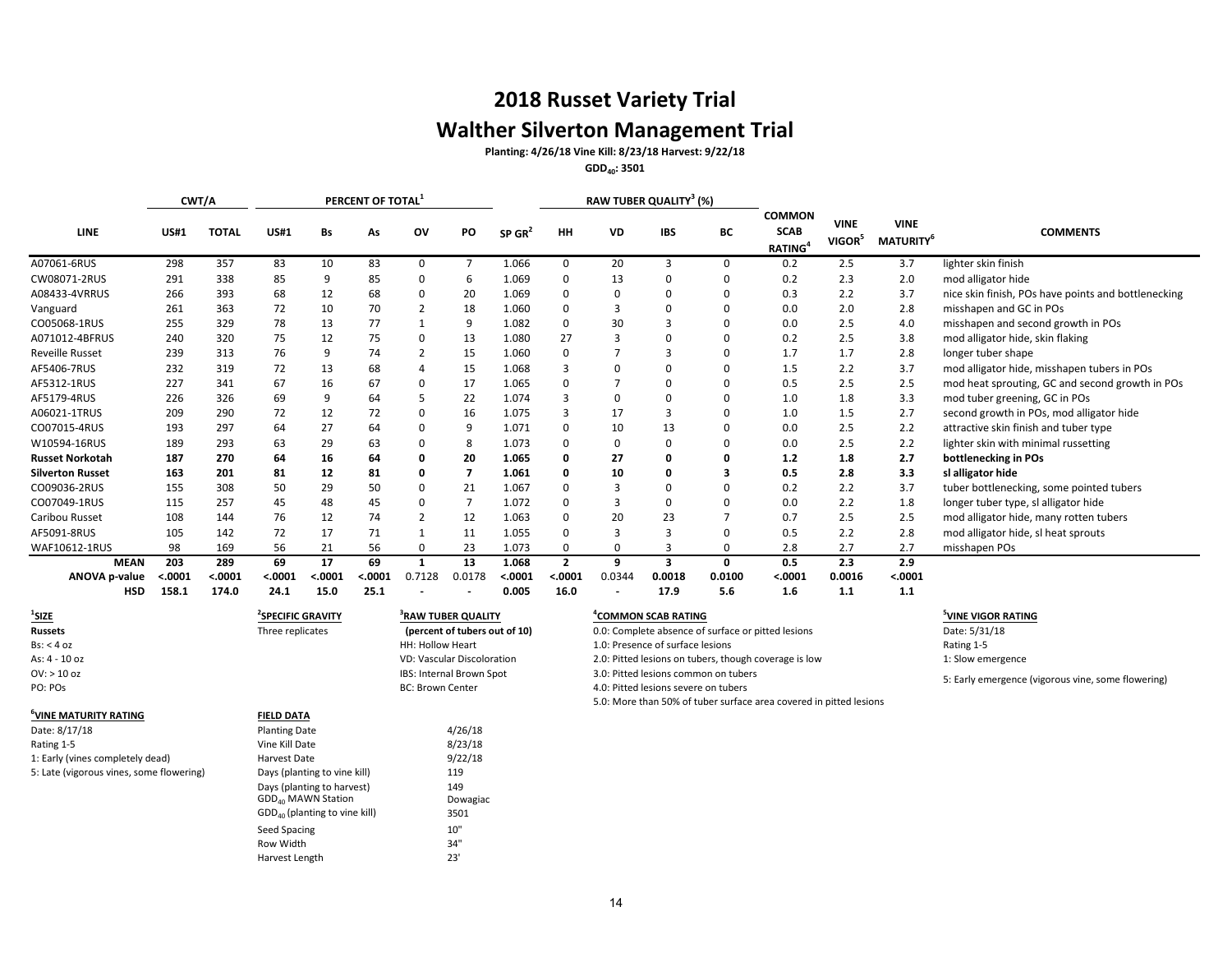## **Wilk Farms**

**Planting: 5/23/18 Vine Kill: 9/22/18 Harvest: 10/24/18**

**GDD40: 3150**

|                         |             | CWT/A        |             |                         | PERCENT OF TOTAL |          |           |                      |           |           | RAW TUBER QUALITY <sup>4</sup> (%) |    |                                                            |                       |                                             |                                       |
|-------------------------|-------------|--------------|-------------|-------------------------|------------------|----------|-----------|----------------------|-----------|-----------|------------------------------------|----|------------------------------------------------------------|-----------------------|---------------------------------------------|---------------------------------------|
| <b>LINE</b>             | <b>US#1</b> | <b>TOTAL</b> | <b>US#1</b> | Bs                      | As               | ov       | <b>PO</b> | $SP$ GR <sup>2</sup> | <b>HH</b> | <b>VD</b> | <b>IBS</b>                         | ВC | <b>COMMON</b><br><b>SCAB</b><br><b>RATING</b> <sup>5</sup> | <b>VINE</b><br>VIGOR' | <b>VINE</b><br><b>MATURITY</b> <sup>8</sup> | <b>COMMENTS</b>                       |
| <b>Russet Norkotah</b>  | 518         | 536          | 97          | $\overline{\mathbf{z}}$ | 94               | 3        |           | 1.082                | $\Omega$  | 20        | $\Omega$                           |    | 0.0                                                        | 5.0                   | 2.0                                         |                                       |
| A08433-4VRRUS           | 489         | 537          | 91          | 4                       | 77               | 14       |           | 1.078                | 0         | 30        |                                    |    | 0.0                                                        | 4.5                   | 5.0                                         |                                       |
| CW08071-2RUS            | 472         | 491          | 96          | 4                       | 95               |          | 0         | 1.080                |           | 0         |                                    |    | 0.0                                                        | 5.0                   | 5.0                                         | oval tuber shape                      |
| Mountain Gem            | 424         | 488          | 87          | 11                      | 87               | $\Omega$ |           | 1.072                | $\Omega$  | 0         |                                    |    | 0.0                                                        | 4.0                   | 5.0                                         |                                       |
| AF5406-7RUS             | 421         | 552          | 76          |                         | 76               | 0        | 17        | 1.076                | 0         | 10        |                                    |    | 0.0                                                        | 4.0                   | 4.0                                         | misshapen and pointed tubers in POs   |
| Caribou Russet          | 369         | 441          | 84          | 9                       | 83               |          |           | 1.084                |           | 20        |                                    |    | 0.0                                                        | 5.0                   | 5.0                                         | attractive tuber type and skin finish |
| Vanguard                | 339         | 368          | 92          | 8                       | 92               | 0        | 0         | 1.080                | 0         | 0         |                                    |    | 0.0                                                        | 4.5                   | 3.0                                         |                                       |
| CO05068-1RUS            | 335         | 505          | 66          | 9                       | 66               | 0        | 25        | 1.087                |           |           |                                    |    | 0.0                                                        | 5.0                   | 5.0                                         | many misshapen POs                    |
| A07061-6RUS             | 319         | 409          | 78          | 19                      | 78               | $\Omega$ |           | 1.083                | $\Omega$  |           |                                    |    | 0.0                                                        | 5.0                   | 4.0                                         | misshapen and pointed tubers in POs   |
| A06021-1TRUS            | 304         | 356          | 86          | 10                      | 86               | $\Omega$ |           | 1.073                |           | 0         |                                    |    | 0.0                                                        | 4.0                   | 2.0                                         | attractive tuber type                 |
| W10594-16RUS            | 292         | 390          | 75          | 21                      | 75               | 0        |           | 1.075                |           |           |                                    |    | 0.0                                                        | 4.5                   | 5.0                                         | sl alligator hide                     |
| <b>Reveille Russet</b>  | 274         | 314          | 87          | 11                      | 87               | 0        |           | 1.075                |           | 10        |                                    |    | 0.0                                                        | 4.5                   | 3.0                                         |                                       |
| AF5091-8RUS             | 274         | 330          | 83          | 8                       | 83               | $\Omega$ |           | 1.075                | 0         | 20        |                                    |    | 0.0                                                        | 4.0                   | 4.0                                         | prominent eyes                        |
| AF5312-1RUS             | 232         | 317          | 73          | 26                      | 71               |          |           | 1.075                | $\Omega$  | 0         |                                    |    | 0.0                                                        | 4.5                   | 1.0                                         | darker netted skin, tr alligator hide |
| CO09036-2RUS            | 231         | 309          | 75          | 21                      | 75               | 0        |           | 1.078                | $\Omega$  | 0         |                                    |    | 0.0                                                        | 5.0                   | 5.0                                         | misshapen POs                         |
| <b>Silverton Russet</b> | 212         | 280          | 76          | 17                      | 76               | 0        |           | 1.076                | 0         | 10        |                                    |    | 0.0                                                        | 5.0                   | 4.0                                         | second growth in POs                  |
| CO07049-1RUS            | 167         | 276          | 60          | 36                      | 60               | 0        |           | 1.084                | $\Omega$  | 0         |                                    |    | 0.0                                                        | 4.0                   | 4.0                                         | slihgt skinning, variable skin finish |
| CO07015-4RUS            | 150         | 318          | 47          | 46                      | 47               | 0        |           | 1.083                | 0         | 0         | 0                                  |    | 0.0                                                        | 4.0                   | 2.0                                         |                                       |
| <b>MEAN</b>             | 323         | 401          | 79          | 15                      | 78               |          |           | 1.079                | 0         | 7         | 0                                  | 0  | 0                                                          | 4.5                   | 3.8                                         |                                       |

| $^1$ SIZE                                | <b>SPECIFIC GRAVITY</b>         | RAW TUBER QUALITY                 | <b>"COMMON SCAB RATING</b>                                         | <sup>5</sup> VINE VIGOR RATII |
|------------------------------------------|---------------------------------|-----------------------------------|--------------------------------------------------------------------|-------------------------------|
| Russets                                  | Data not replicated             | (percent of tubers out of 10)     | 0.0: Complete absence of surface or pitted lesions                 | Date: 7/12/18                 |
| Bs: < 4 oz                               |                                 | HH: Hollow Heart                  | 1.0: Presence of surface lesions                                   | Rating 1-5                    |
| As: 4 - 10 oz                            |                                 | <b>VD: Vascular Discoloration</b> | 2.0: Pitted lesions on tubers, though coverage is low              | 1: Slow emergence             |
| $OV:$ > 10 oz                            |                                 | IBS: Internal Brown Spot          | 3.0: Pitted lesions common on tubers                               | 5: Early emergence            |
| PO: POS                                  |                                 | <b>BC: Brown Center</b>           | 4.0: Pitted lesions severe on tubers                               | flowering)                    |
|                                          |                                 |                                   | 5.0: More than 50% of tuber surface area covered in pitted lesions |                               |
| VINE MATURITY RATING                     | <b>FIELD DATA</b>               |                                   |                                                                    |                               |
| Date: 8/23/18                            | <b>Planting Date</b>            | 05/23/18                          |                                                                    |                               |
| Rating 1-5                               | Vine Kill Date                  | 09/22/18                          |                                                                    |                               |
| 1: Early (vines completely dead)         | Harvest Date                    | 10/24/18                          |                                                                    |                               |
| 5: Late (vigorous vines, some flowering) | Days (planting to vine kill)    | 122                               |                                                                    |                               |
|                                          | Days (planting to harvest)      | 154                               |                                                                    |                               |
|                                          | GDD <sub>40</sub> MAWN Station  | Hawks                             |                                                                    |                               |
|                                          | $GDD40$ (planting to vine kill) | 3150                              |                                                                    |                               |
|                                          | Seed Spacing                    | 10"                               |                                                                    |                               |
|                                          | Row Width                       | 34"                               |                                                                    |                               |
|                                          | Harvest Length                  | 23'                               |                                                                    |                               |

#### **COMMON SCAB RATING <sup>5</sup>**

#### **VINE VIGOR RATING**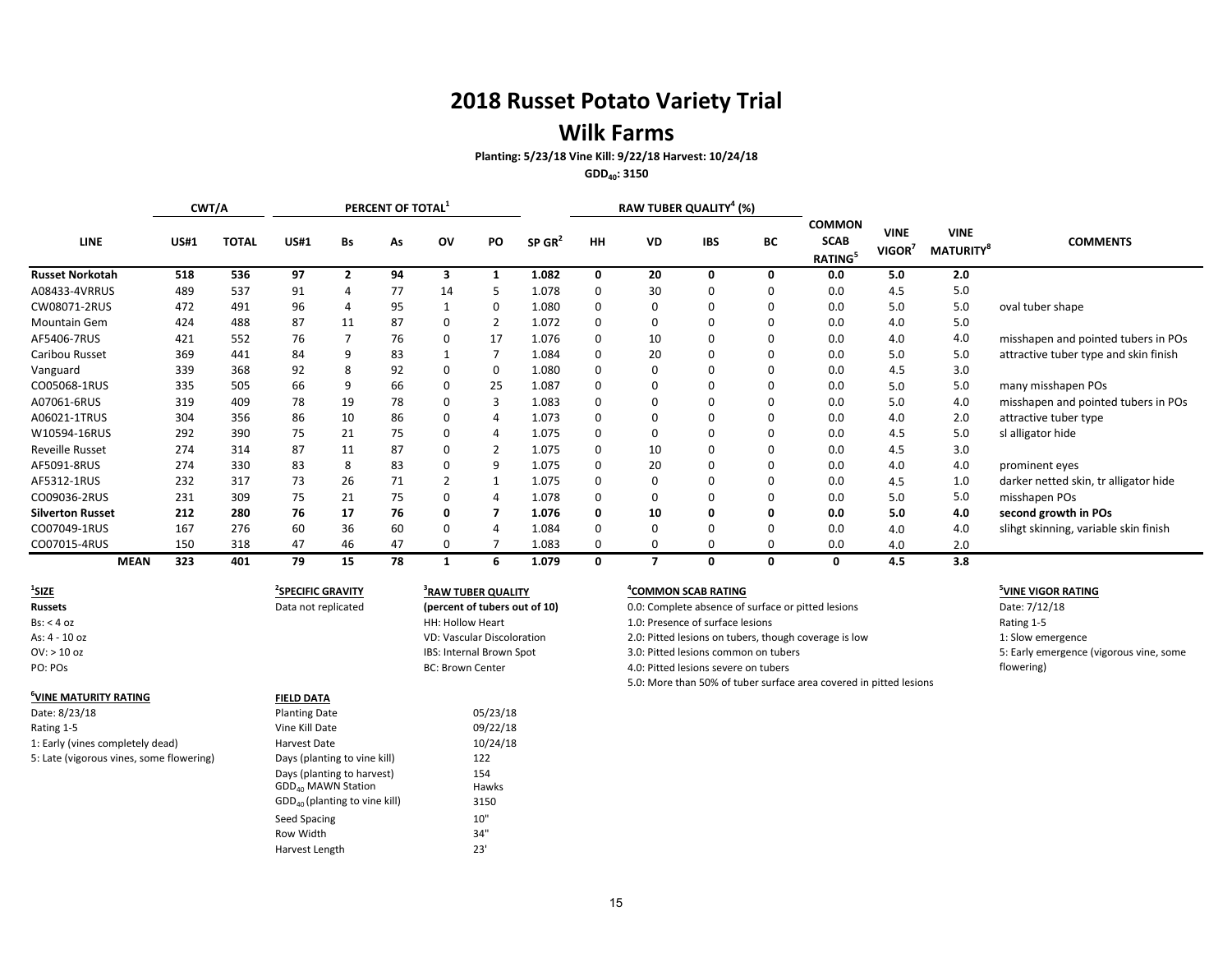## **Russet Potatoes Bulk Planting Test Digs**

|                                   |             | CWT/A        |             |    | PERCENT OF TOTAL <sup>1</sup> |    |    |                      |                |               |    |    | <b>TUBER SET</b> |    |       |                               |                           |    |           | RAW TUBER QUALITY <sup>3</sup> (%) |    |                                                           |
|-----------------------------------|-------------|--------------|-------------|----|-------------------------------|----|----|----------------------|----------------|---------------|----|----|------------------|----|-------|-------------------------------|---------------------------|----|-----------|------------------------------------|----|-----------------------------------------------------------|
| LINE                              | <b>US#1</b> | <b>TOTAL</b> | <b>US#1</b> | Bs | As                            | ov | PO | $SP$ GR <sup>2</sup> | Stand<br>Count | Stem<br>Count | Bs | As | ov               | PO | Total | <b>Tubers</b><br>Per<br>Plant | <b>Tubers</b><br>Per Stem | HH | <b>VD</b> | <b>IBS</b>                         | BС | <b>COMMON</b><br><b>SCAB</b><br><b>RATING<sup>4</sup></b> |
| Mountain Gem (Elmaple Farms)      | 345         | 649          | 53          |    | 38                            |    | 38 | 1.072                |                | 53            | 32 |    |                  | 30 | 107   | 10.7                          | 2.0                       | 30 | 40        |                                    |    | 0.0                                                       |
| Mountain Gem (Jenkins Farms)      | 320         | 516          | 62          |    |                               | 21 | 30 | 1.072                |                | 34            | 21 | 33 |                  | 15 |       | 7.0                           | 2.3                       | 60 | n         |                                    | 10 | 0.0                                                       |
| Reveille Russet (Elmaple Farms)   | 477         | 575          | 83          |    | 67                            | 16 |    | 1.057                | 11             | 32            | 32 | 59 |                  | h  | 104   | 9.5                           | 3.3                       |    | 10        |                                    |    | 0.0                                                       |
| Reveille Russet (Jenkins Farms)   | 357         | 491          | 73          |    | 55                            |    | 18 | 1.064                |                | 23            | 24 |    |                  |    | 81    | 9.0                           | 3.5                       |    | 40        |                                    |    | 0.0                                                       |
| Reveille Russet (Lennard Ag. Co.) | 232         | 418          | 55          |    | 49                            |    |    | 1.052                |                | 23            | 41 | 35 |                  | 14 | 92    | 10.2                          | 4.0                       | 10 |           |                                    | 20 | 0.0                                                       |
| Reveille Russet (Yoder)           | 401         | 583          | 69          |    | 45                            | 24 |    | 1.062                |                | 34            | 49 |    | 12               | 43 | 115   | 9.6                           | 3.4                       |    |           |                                    |    | 0.0                                                       |
| Vanguard (Elmaple Farms)          | 491         | 599          | 82          |    | 23                            | 59 | 13 | 1.058                | 10             | 40            | 11 | 22 | 28               |    | 67    | 6.7                           | 1.7                       |    | 20        |                                    |    | 0.0                                                       |
| Vanguard (Kitchen Farms)          | 275         | 413          | 67          |    | 64                            |    |    | 1.064                |                | 59            | 36 |    |                  |    | 97    | 8.8                           | 1.6                       |    | 10        |                                    |    | 0.5                                                       |
| <b>MEAN</b>                       | 346         | 530          | 65          |    | 50                            | 15 | 22 | 1.063                | 10             | 33            | 30 |    |                  | 15 | 92    | 9.3                           | 3.0                       | 13 | 15        |                                    |    | 0.1                                                       |

**1 SIZE <sup>2</sup>**

**SPECIFIC GRAVITY <sup>4</sup> 3 RAW TUBER QUALITY** HH: Hollow Heart 1.0: Presence of surface lesions<br>VD: Vascular Discoloration 2.0: Pitted lesions on tubers, the As: 4 - 10 oz VD: Vascular Discoloration 2.0: Pitted lesions on tubers, though coverage is low OV: > 10 oz 10 oz IBS: Internal Brown Spot 3.0: Pitted lesions common on tubers<br>
PO: Pickouts Common on tubers BC: Brown Center 1999 Common on tubers 4.0: Pitted lesions severe on tubers

#### **COMMON SCAB RATING**

Russets **Data not replicated (percent of tubers out of 10)** 0.0: Complete absence of surface or pitted lesions<br>
HH: Hollow Heart 1.0: Presence of surface lesions

4.0: Pitted lesions severe on tubers

5.0: More than 50% of tuber surface area covered in pitted lesions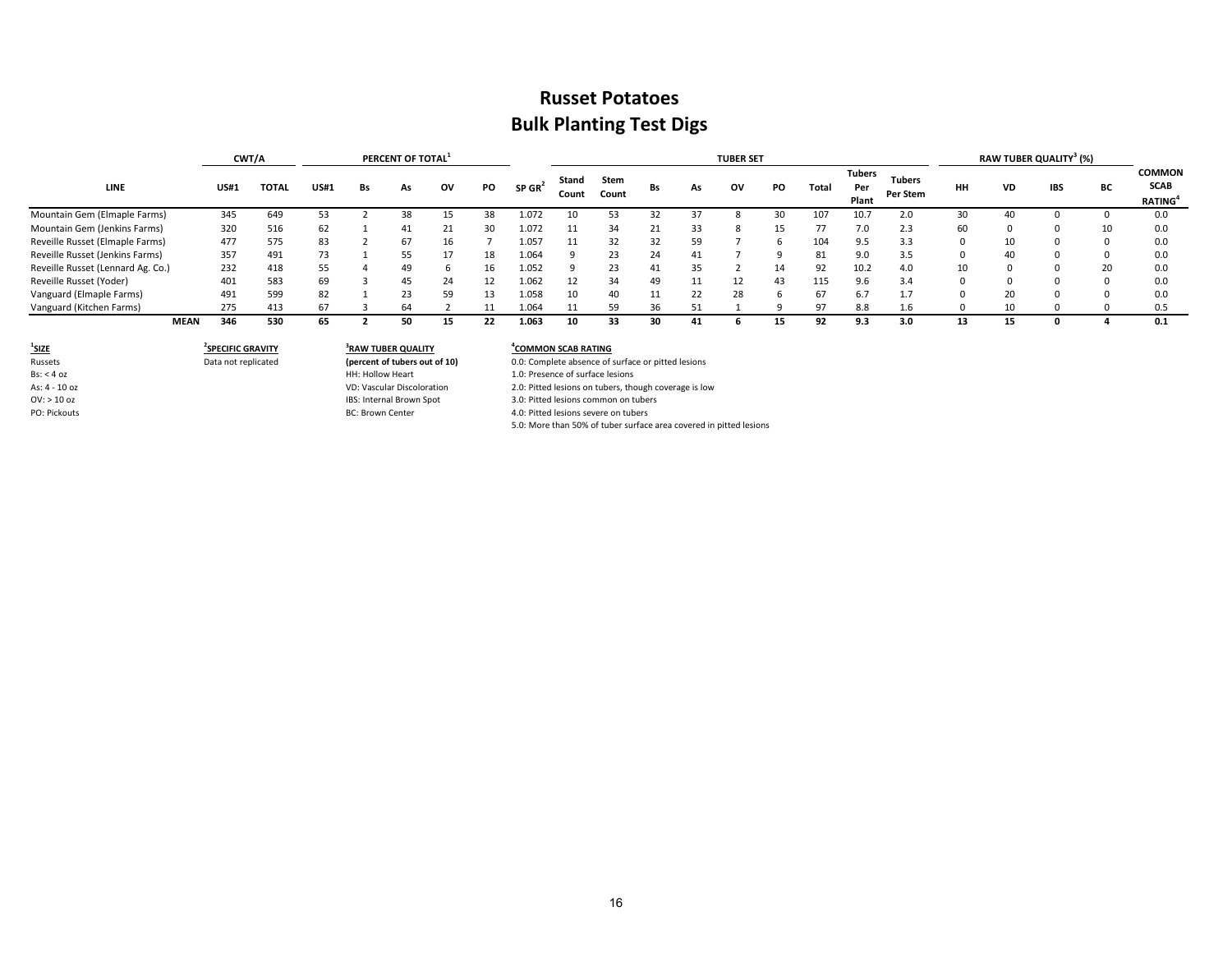## **Table 8. 2018 Russet and Tablestock Variety Descriptions**

# **Entry Pedigree 2018 Scab Rating\* Characteristics**

**Russet Variety Descriptions**

|                                           |                                             | Rating* |                                                                                                                                                                                                                                                                                                       |
|-------------------------------------------|---------------------------------------------|---------|-------------------------------------------------------------------------------------------------------------------------------------------------------------------------------------------------------------------------------------------------------------------------------------------------------|
| <b>Caribou Russet</b><br>(AF3362-1Rus)    | Reeves Kingpin x<br><b>Silverton Russet</b> | 0.2     | Long russet with excellent yield,<br>processing potential and good<br>appearance, common scab tolerance,<br>early bulking potential, medium russet<br>skin, tolerant to Sencor & Linuron, some<br>internal browning from heat stress<br>observed in 2018, PVY susceptible,<br>below average tuber set |
| <b>Castle Russet</b><br>(POR06V12-3)      | PA00V6-4 x<br>PA01N22-1                     | 0.0     | Long, full season russet with dual-<br>purpose potential, resistant to PVY,<br>Pecto., and corky ring spot, moderate<br>dormancy, susceptible to foliar late blight.<br>Highest yielding russet in 2018                                                                                               |
| <b>GoldRush Russet</b><br>(ND1538-1Rus)   | <b>ND450-3Rus x</b><br>Lemhi Russet         | 0.0     | Medium maturity, oblong-blocky to long<br>tubers, bright white flesh, common scab<br>resistance, average yield potential                                                                                                                                                                              |
| <b>Mountain Gem</b><br>(A03158-2TERUS)    | A98292-2 x<br>A98104-4                      | 0.0     | High yield potential, common scab and<br>tuber late blight resistance, medium<br>maturity, nice dark russet skin type,<br>blocky to long shape                                                                                                                                                        |
| <b>Reveille Russet</b><br>(ATX91137-1Rus) | <b>Bannock Russet x</b><br>A83343-12        | 0.3     | Excellent yield potential, common scab<br>tolerant, early bulking, nice uniform dark<br>russeted skin with good general tuber<br>appearance, occasional misshapen<br>tubers observed, long dormancy                                                                                                   |
| <b>Russet Norkotah</b>                    | ND9526-4Rus x<br><b>ND9687-5Rus</b>         | 0.2     | Average yield, mid-season maturity,<br>long to oblong tubers, heavy russet<br>skin, low specific gravity                                                                                                                                                                                              |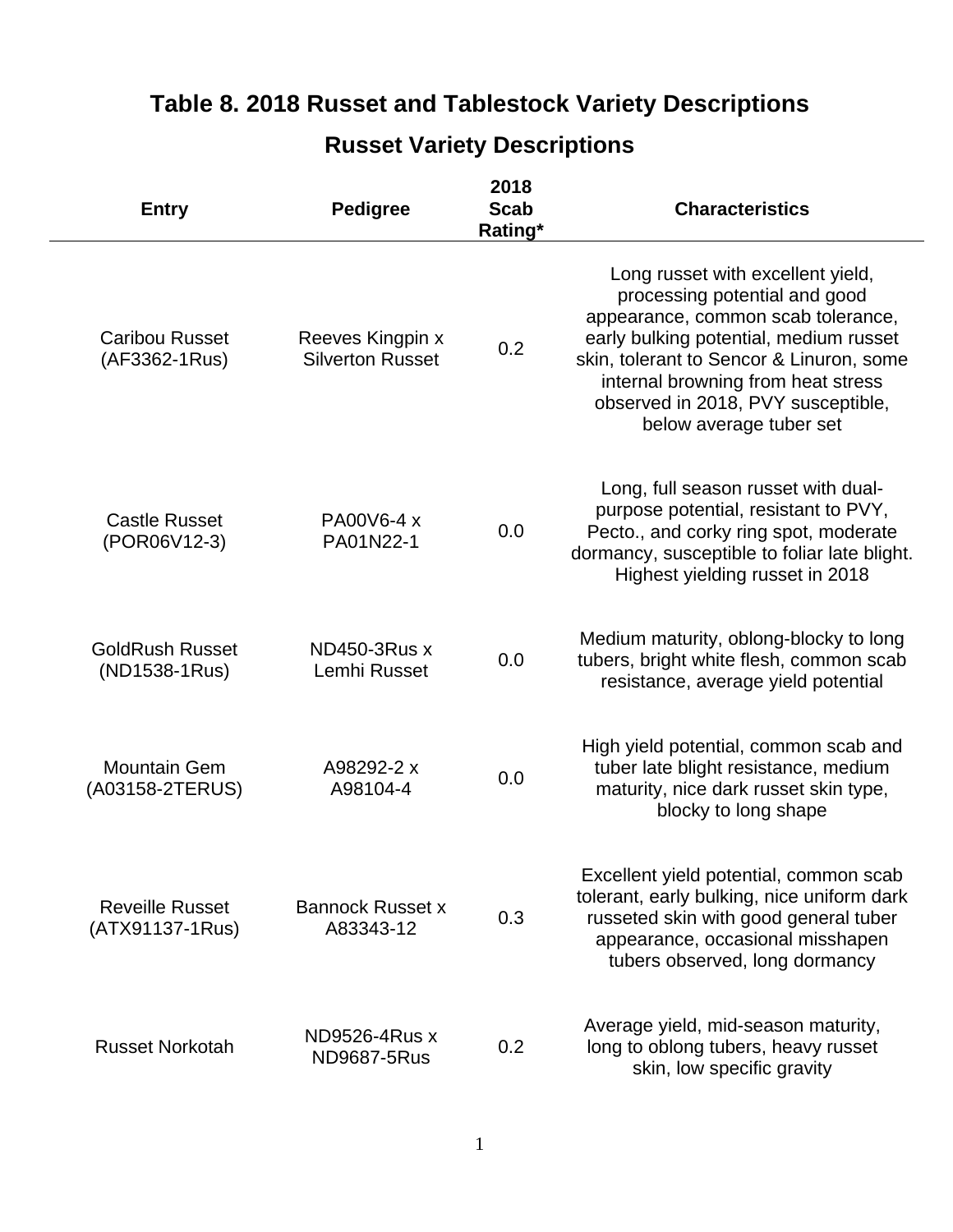## *(2018 Russet Varieties cont.)*

| <b>Entry</b>                             | <b>Pedigree</b>                              | 2018<br><b>Scab</b><br>Rating* | <b>Characteristics</b>                                                                                                                                            |
|------------------------------------------|----------------------------------------------|--------------------------------|-------------------------------------------------------------------------------------------------------------------------------------------------------------------|
| <b>Silverton Russet</b><br>$(AC83064-6)$ | A76147-2 x<br>A7875-5                        | 0.3                            | High yield, oblong to long blocky tuber<br>type, medium netted russet skin, masks<br>PVY, medium to low specific gravity,<br>PVY, Sencor & Linuron susceptibility |
| Vanguard<br>(TX08352-5RUS)               | TXA549-1Ru x<br>AOTX98137-1Ru                | 0.1                            | Nice slightly blocky shape, medium size<br>profile, medium vine vigor and maturity,<br>semi-erect vines, average yield potential                                  |
| A06021-1TRUS                             | A99031-1TE x<br>A96013-2                     | 0.5                            | Medium yield potential, prominent<br>lenticels, common scab tolerance, nice<br>blocky tuber type, light to medium russet<br>skin                                  |
| A07061-6RUS                              | <b>Clearwater Russet</b><br>x Targhee Russet | 0.9                            | Above average yield potential, good<br>internal quality, full season maturity                                                                                     |
| A071012-4BFRUS                           | A85331-7 x<br>A01054-4                       | 0.5                            | Light russet skin, low tuber set with larger<br>tuber size profile, susceptible to blackspot<br>bruise and hollow heart, high specific<br>gravity                 |
| A08433-4VRRUS                            | A02611-1 x<br>AOND95249-1                    | 0.2                            | Oblong tuber shape with medium russet<br>skin, resistant to shatter bruise, tuber late<br>blight, and common scab, high yield<br>potential                        |
| AF5091-8RUS                              | AF4116-9 x<br>AF4185-1                       | 0.6                            | A mid-season russet with average yield<br>potential, long to oblong tubers that tend<br>to be large, resistance to blackspot bruise                               |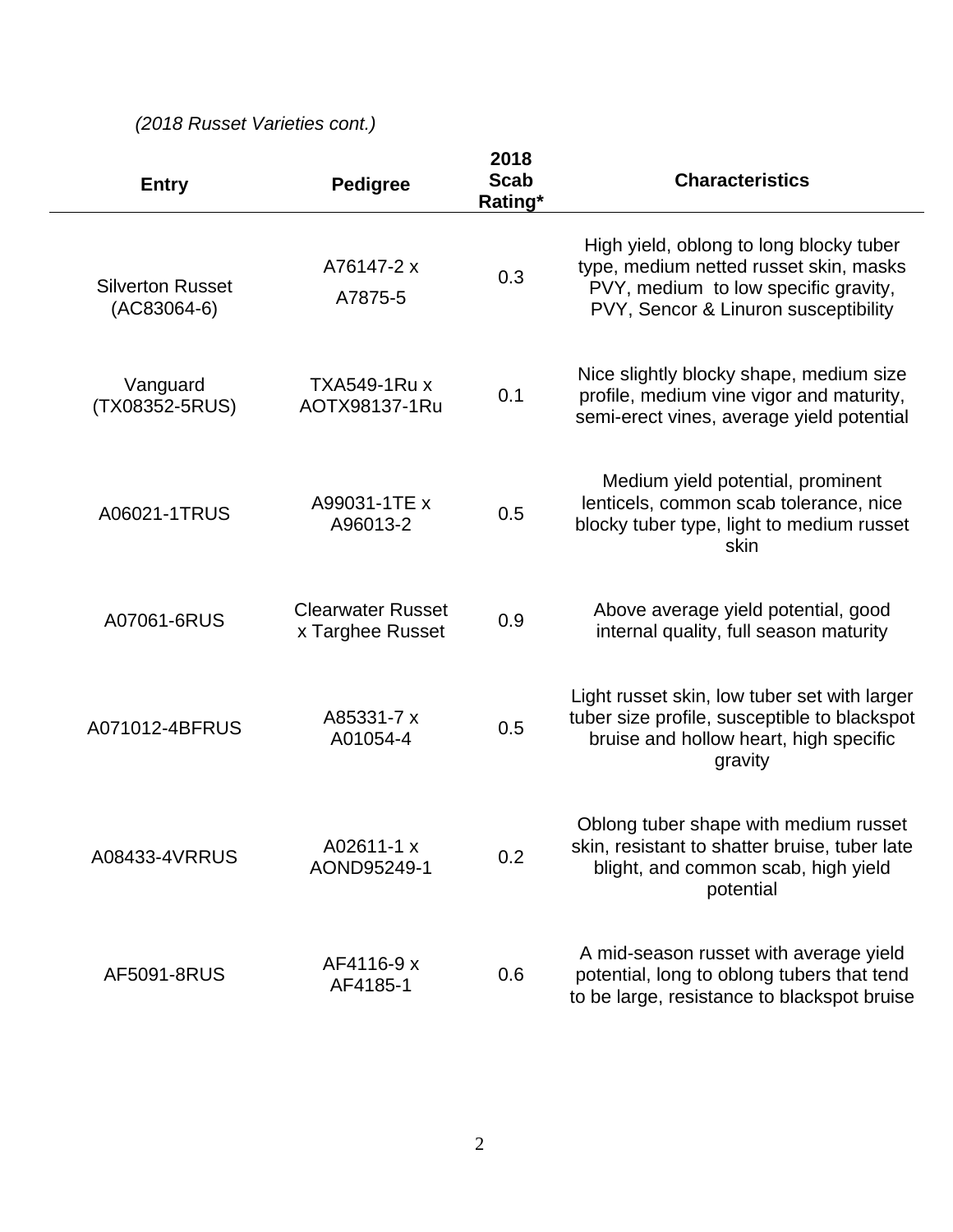## *(2018 Russet Varieties cont.)*

| <b>Entry</b> | <b>Pedigree</b>                         | 2018<br><b>Scab</b><br>Rating* | <b>Characteristics</b>                                                                                                                                         |
|--------------|-----------------------------------------|--------------------------------|----------------------------------------------------------------------------------------------------------------------------------------------------------------|
| AF5179-4RUS  | A01601-4 x<br><b>Highland Russet</b>    | 1.1                            | Mid to late maturity, average yields and<br>above average specific gravity, long to<br>oblong tubers that tend to be large,<br>resistance to verticillium wilt |
| AF5312-1RUS  | A86102-6 x<br>CO82142-4                 | 0.3                            | Dark russet skin, good internal quality,<br>smaller tuber size profile, resistant to<br>tuber internal defects, early to mid-<br>season maturity               |
| AF5406-7RUS  | <b>Silverton Russet x</b><br>A7816-14   | 0.2                            | Full season variety, average yield<br>potential                                                                                                                |
| CO05068-1RUS | AWN86514-2 x<br>CO98009-3RU             | 0.2                            | Average yield potential, full season<br>maturity, susceptible to hollow heart,<br>higher specific gravity                                                      |
| CO07015-4RUS | <b>Fortress Russet x</b><br>AC00033-2RU | 0.0                            | Early maturity, oblong tubers with<br>medium russet skin, smaller tuber size<br>profile with 40 percent B size tubers                                          |
| CO07049-1RUS | AOA95155-7 x<br>AC00594-4RU/Y           | 0.1                            | Medium maturity, small tuber size profile,<br>good internal quality                                                                                            |
| CO09036-2RUS | AO98282-5 x<br>CO03276-4RU              | 0.2                            | Average specific gravity, resistant to<br>blackspot bruise, full season maturity                                                                               |
| CO10087-4RUS | CO03367-1RU x<br>CO99100-1RU            | 0.3                            | Early maturity, high specific gravity, larger<br>tuber size profile, susceptible to hollow<br>heart                                                            |
| CO10091-1RUS | CO03371-4RU x<br>CO98067-7RU            | 0.6                            | Resistant to blackspot bruise, above<br>average yield potential                                                                                                |